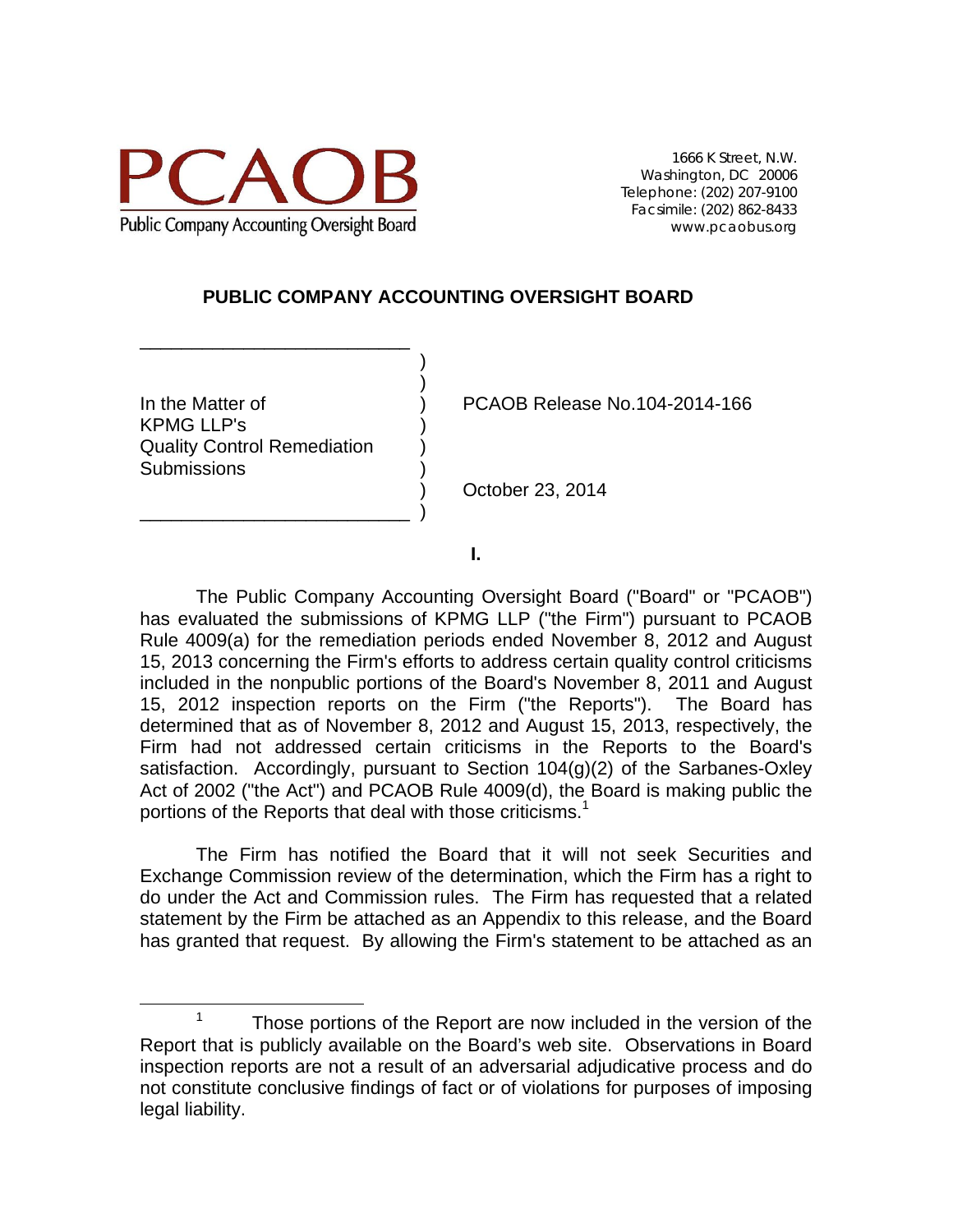Appendix to this release, however, the Board is not endorsing, confirming, or adopting as the Board's view any element of the Firm's statement.

**II.**

 The quality control remediation process is central to the Board's efforts to cause firms to improve the quality of their audits and thereby better protect investors. The Board therefore takes very seriously the importance of firms making sufficient progress on quality control issues identified in an inspection report in the 12 months following the report. Particularly with the largest firms, which are inspected annually, the Board devotes considerable time and resources to critically evaluating whether the firm did in fact make sufficient progress in that period. The Board makes the relevant criticisms public when a firm has failed to do so to the Board's satisfaction.

It is not unusual for an inspection report to include nonpublic criticisms of several aspects of a firm's system of quality control. Any Board judgment that results in later public disclosure is a judgment about whether the firm made sufficient effort and progress to address the particular criticisms articulated in the report on that firm in the 12 months immediately following the report date. It is not a broad judgment about the effectiveness of a firm's system of quality control compared to those of other firms, and it does not signify anything about the merits of any additional efforts a firm may have made to address the criticisms after the 12-month period.

ISSUED BY THE BOARD.

/s/ Phoebe W. Brown

\_\_\_\_\_\_\_\_\_\_\_\_\_\_\_\_\_\_\_\_\_\_\_\_\_\_

 Phoebe W. Brown **Secretary** 

October 23, 2014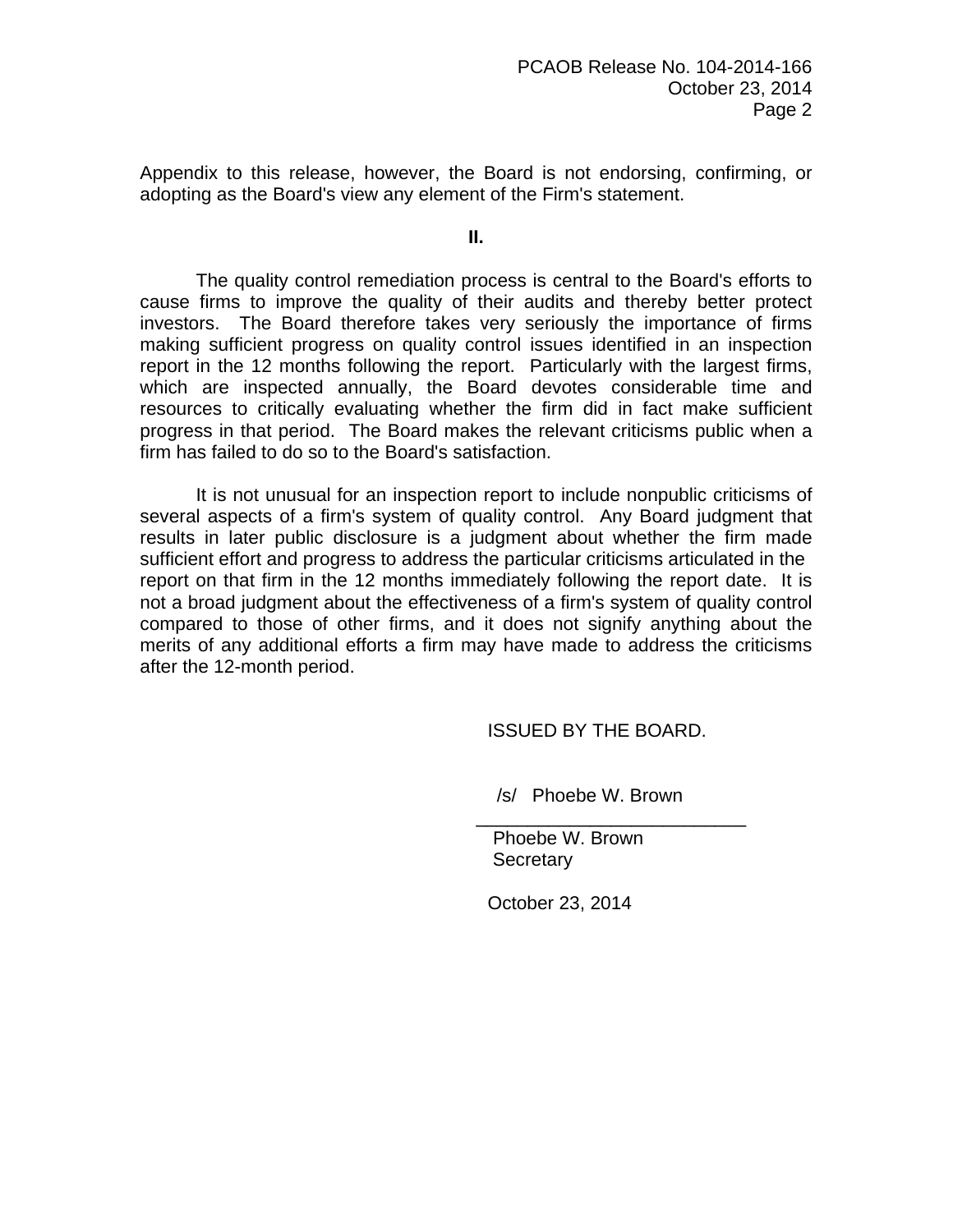

#### **Statement of KPMG LLP on the PCAOB's October 23, 2014 Release No. 104-2014-166**

KPMG LLP has established a culture that is built on an absolute commitment to performing consistently high-quality audits and meeting our responsibilities to investors and other participants in the capital markets system. We share the PCAOB's objectives of continually improving audit quality and building confidence in the auditing profession. The PCAOB's inspection process serves to assist us in identifying areas where we can continue to improve our performance and strengthen our system of audit quality control. We remain committed to full cooperation with the PCAOB, appreciate the professionalism and commitment of the PCAOB staff and value the important role the PCAOB plays in improving audit quality.

The Board of the PCAOB has made public portions of Part II of the Public Company Accounting Oversight Board's Reports on the 2010 and 2011 Inspections of KPMG LLP (the "Reports") because the Board determined that the firm had not submitted evidence or otherwise demonstrated that it satisfactorily addressed the quality control criticisms within the 12-month period after the date of the Reports. We accept the Board's determination and take seriously our responsibility to address these matters. We have taken remedial actions with respect to our professionals' evaluation of contrary evidence. We will take the further actions necessary to address this quality control criticism and will continue to enhance our system of audit quality control.

We remain dedicated to evaluating and improving our system of audit quality control, monitoring audit quality and implementing changes to our policies and practices in order to enhance audit quality. We understand our responsibility to the capital markets and are committed to continually improving our firm and working constructively with the PCAOB to improve audit quality.

Very truly yours,

KPMG LLP

John B. Veihmeyer James P. Liddy *Chairman and Chief Executive Officer Vice Chair, Audit* 

Hames P. Lieldy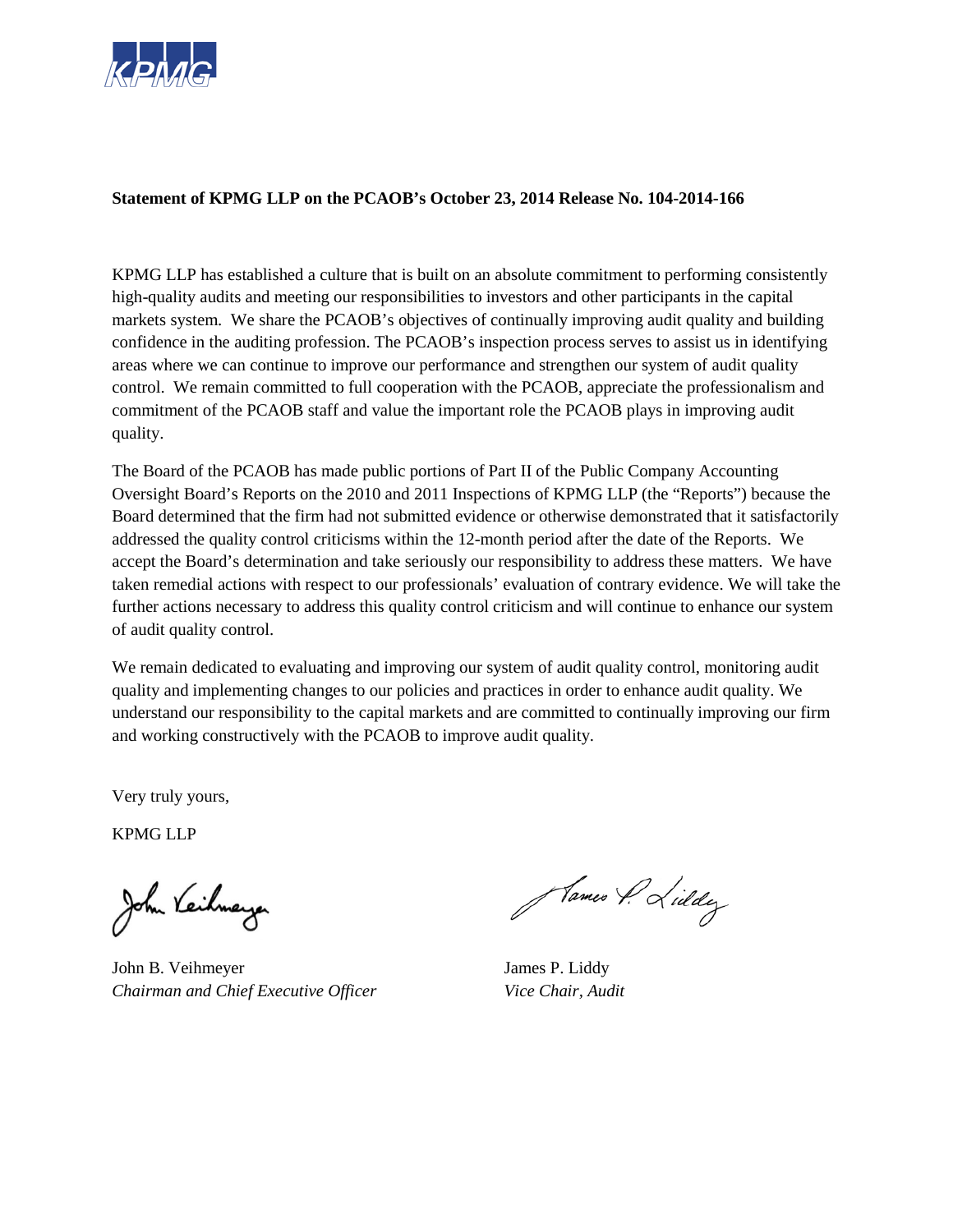

1666 K Street, N.W. Washington, DC 20006 Telephone: (202) 207-9100 Facsimile: (202) 862-8433 www.pcaobus.org

**Report on** 

# **2011 Inspection of KPMG LLP (Headquartered in New York, New York)**

**Issued by the** 

# **Public Company Accounting Oversight Board**

**August 15, 2012** 

**THIS IS A PUBLIC VERSION OF A PCAOB INSPECTION REPORT** 

**PORTIONS OF THE COMPLETE REPORT ARE OMITTED FROM THIS DOCUMENT IN ORDER TO COMPLY WITH SECTIONS 104(g)(2) AND 105(b)(5)(A) OF THE SARBANES-OXLEY ACT OF 2002** 

> PCAOB RELEASE NO. 104-2012-199A (Includes portions of Part II of the full report that were not included in PCAOB Release No. 104-2012-199)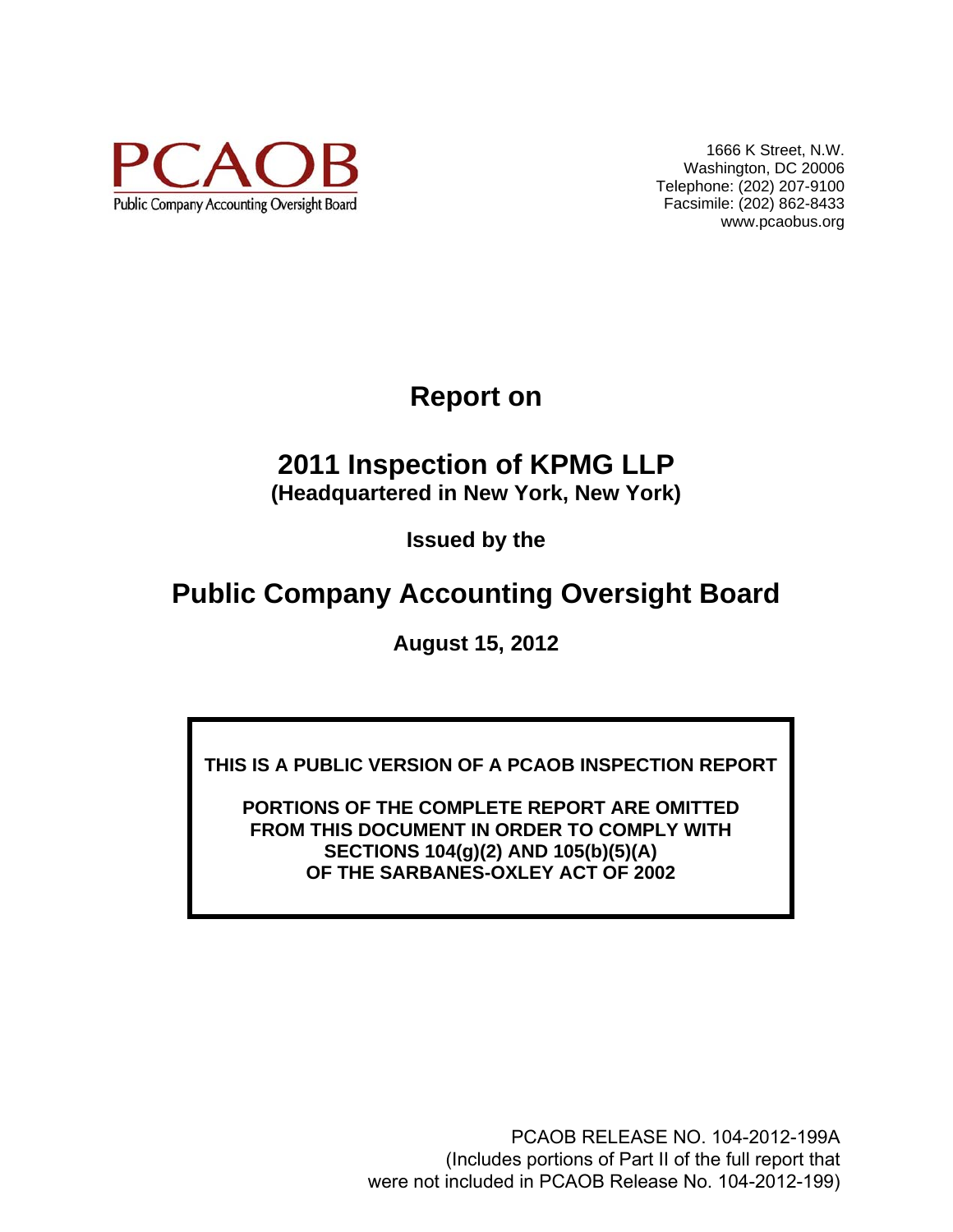

#### **Notes Concerning this Report**

- 1. Portions of this report may describe deficiencies or potential deficiencies in the systems, policies, procedures, practices, or conduct of the firm that is the subject of this report. The inclusion of certain deficiencies and potential deficiencies, however, should not be construed to support any negative inference that any other aspect of the firm's systems, policies, procedures, practices, or conduct is approved or condoned by the Board or judged by the Board to comply with laws, rules, and professional standards.
- 2. Any references in this report to violations or potential violations of law, rules, or professional standards are not a result of an adversarial adjudicative process and do not constitute conclusive findings of fact or of violations for purposes of imposing legal liability. Similarly, any description herein of a firm's cooperation in addressing issues constructively should not be construed, and is not construed by the Board, as an admission, for purposes of potential legal liability, of any violation.
- 3. Board inspections encompass, among other things, whether the firm has failed to identify financial statement misstatements, including failures to comply with Securities and Exchange Commission ("SEC" or "Commission") disclosure requirements, in its audits of financial statements. This report's descriptions of any such auditing failures necessarily involve descriptions of the apparent misstatements or disclosure departures. The Board, however, has no authority to prescribe the form or content of an issuer's financial statements. That authority, and the authority to make binding determinations concerning whether an issuer's financial statements are misstated or fail to comply with Commission disclosure requirements, rests with the Commission. Any description, in this report, of financial statement misstatements or failures to comply with Commission disclosure requirements should not be understood as an indication that the Commission has considered or made any determination regarding these issues unless otherwise expressly stated.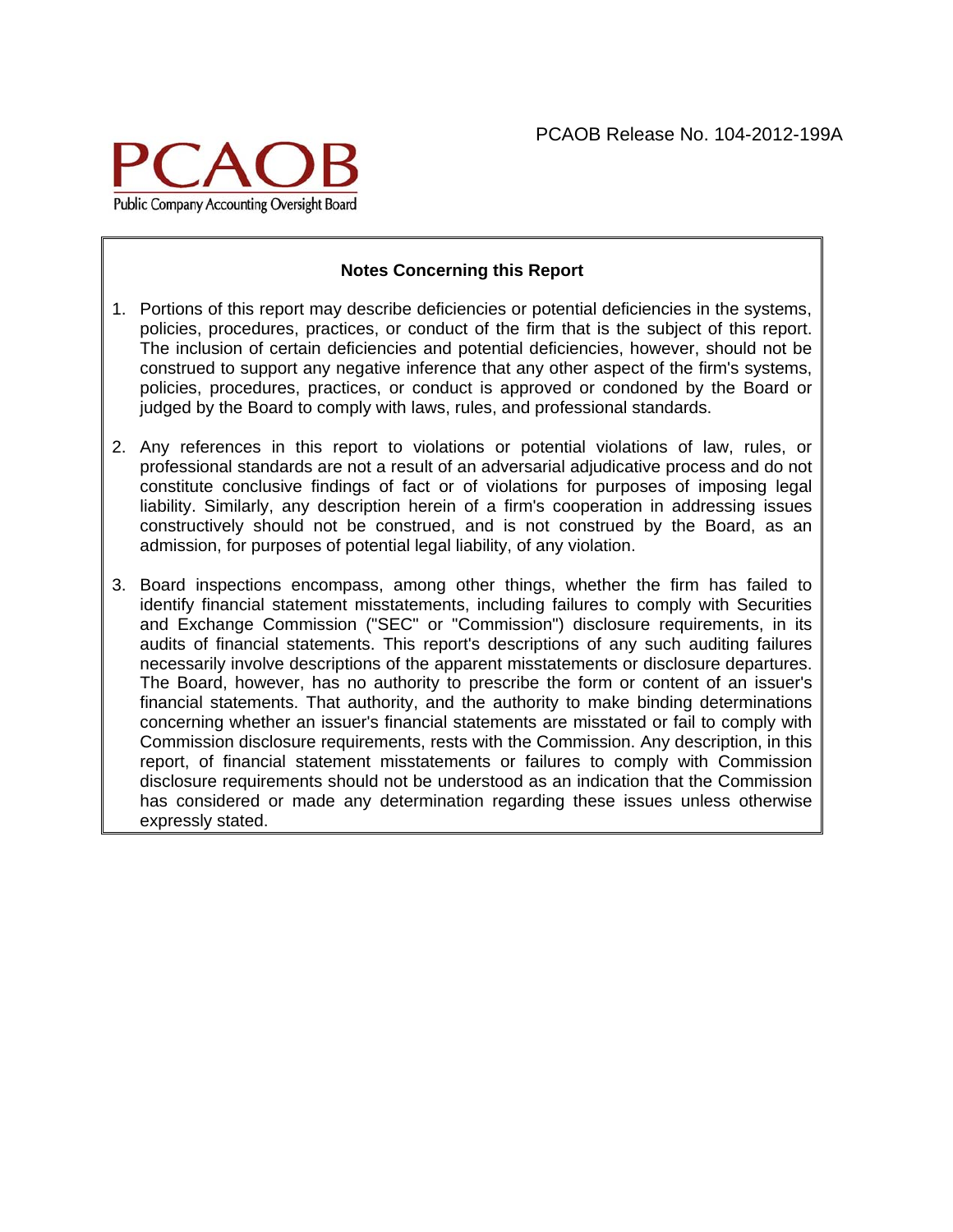

# **2011 INSPECTION OF KPMG LLP**

# Preface

In 2011, the Public Company Accounting Oversight Board ("PCAOB" or "the Board") conducted an inspection of the registered public accounting firm KPMG LLP ("KPMG" or "the Firm") pursuant to the Sarbanes-Oxley Act of 2002 ("the Act").

The Board is issuing this report in accordance with the requirements of the Act. The Board is releasing to the public Part I of the report, Appendix C, and portions of Appendix  $D<sup>1</sup>$  Appendix C provides an overview of the inspection process for annually inspected firms.<sup> $2/$ </sup> Appendix D includes the Firm's comments, if any, on a draft of the report. $3/2$  A substantial portion of the Board's criticisms of a firm (specifically criticisms of the firm's quality control system) is nonpublic, unless the firm fails to make sufficient progress in addressing those criticisms.

 $1/$  In its Statement Concerning the Issuance of Inspection Reports, PCAOB Release No. 104-2004-001 (August 26, 2004), the Board described its approach to making inspection-related information publicly available consistent with legal restrictions.

 $2^{\prime}$  The Act requires the Board to conduct an annual inspection of each registered public accounting firm that regularly provides audit reports for more than 100 issuers.<br><sup>3/</sup> The Board does not make public any of a firm's comments that address a

nonpublic portion of the report. In addition, pursuant to section 104(f) of the Act, 15 U.S.C. § 7214(f), and PCAOB Rule 4007(b), if a firm requests, and the Board grants, confidential treatment for any of the firm's comments on a draft report, the Board does not include those comments in the final report at all. The Board routinely grants confidential treatment, if requested, for any portion of a firm's response that addresses any point in the draft that the Board omits from, or any inaccurate statement in the draft that the Board corrects in, the final report.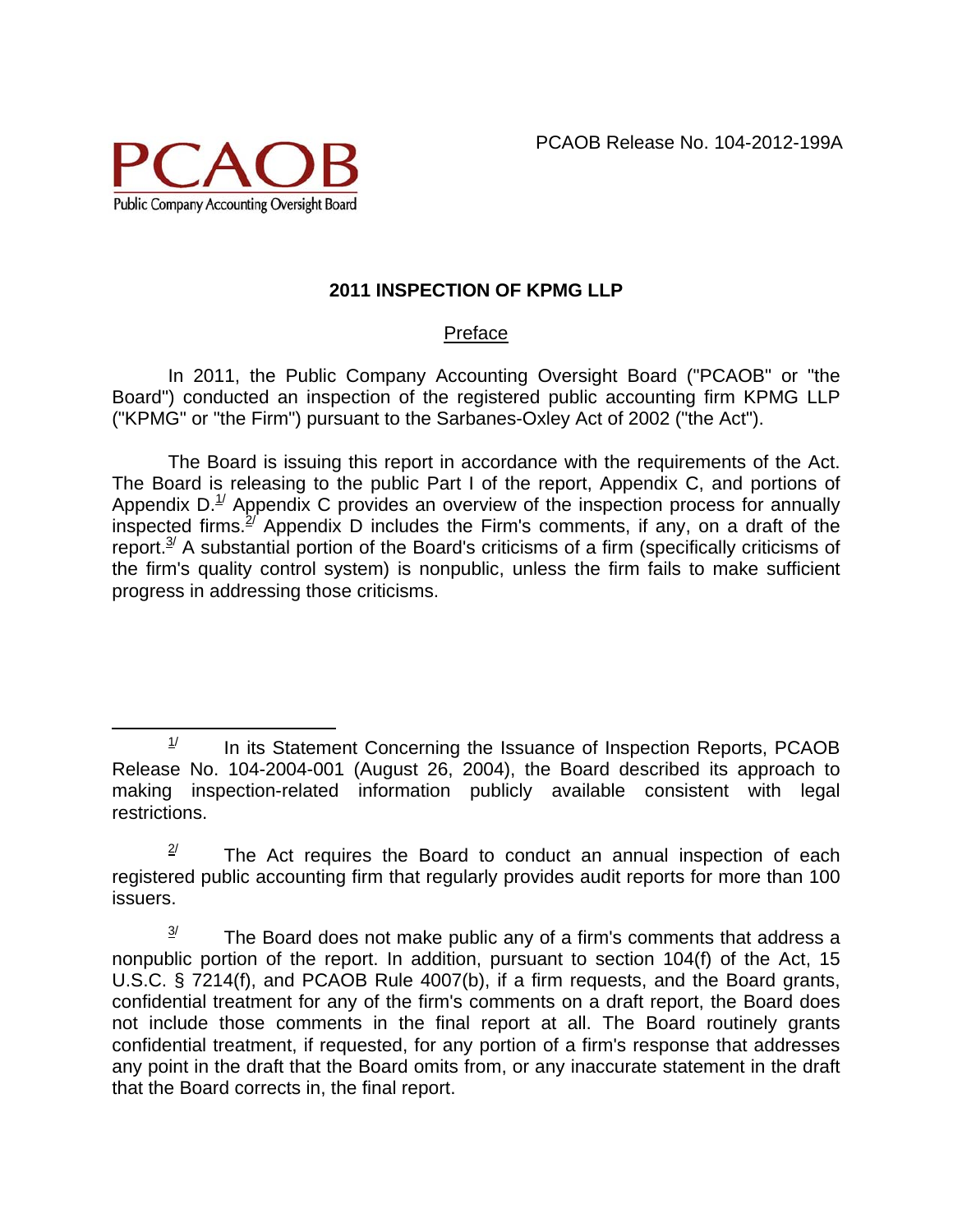

Board inspections are designed to identify and address weaknesses and deficiencies related to how a firm performs audit work. $4/$  To achieve that goal, Board inspections include reviews of certain aspects of selected audit work performed by the firm and reviews of certain aspects of the firm's quality control system. It is not the purpose of an inspection, however, to review all of a firm's audit work or to identify every respect in which reviewed work is deficient. Accordingly, a Board inspection report should not be understood to provide any assurance that the firm's audit work, or the relevant issuers' financial statements or reporting on internal control, are free of any deficiencies not specifically described in an inspection report.

If the Board inspection team identifies deficiencies that exceed a certain significance threshold in the audit work it reviews, those deficiencies are summarized in the public portion of the Board's inspection report.<sup>5/</sup> The Board cautions, however, against extrapolating from the results presented in the public portion of the report to broader conclusions about the frequency of deficiencies throughout the Firm's practice. Audit work is selected for inspection largely on the basis of an analysis of factors that, in the inspection team's view, heighten the possibility that auditing deficiencies are present, rather than through a process intended to identify a representative sample.

 $4/$  This focus on weaknesses and deficiencies necessarily carries through to reports on inspections and, accordingly, Board inspection reports are not intended to serve as balanced report cards or overall rating tools.

 $5/$  Inclusion of a deficiency in an inspection report does not mean that the deficiency remained unaddressed after the inspection team brought it to the firm's attention. When audit deficiencies are identified after the date of the audit report, PCAOB standards require a firm to take appropriate actions to assess the importance of the deficiencies to the firm's present ability to support its previously expressed opinions. Depending upon the circumstances, compliance with these standards may require the firm to perform additional audit procedures, or to inform a client of the need for changes to its financial statements or reporting on internal control, or to take steps to prevent reliance on previously expressed audit opinions. The inspection team may review, either in the same inspection or in subsequent inspections, the adequacy of the firm's compliance with these requirements. Failure by a firm to take appropriate actions, or a firm's misrepresentations, in responding to an inspection report, about whether it has taken such actions, could be a basis for Board disciplinary sanctions.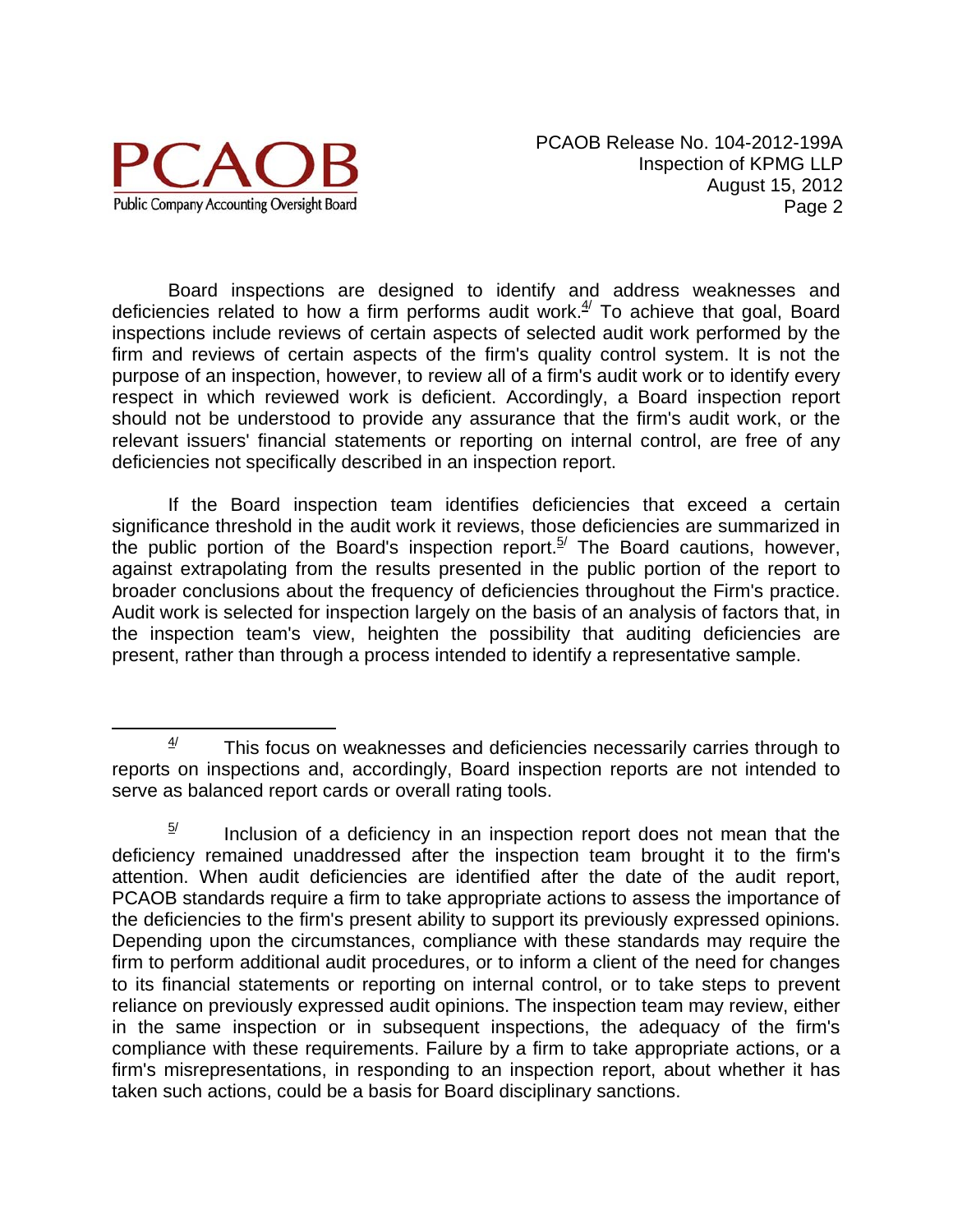

# **PART I**

#### **INSPECTION PROCEDURES AND CERTAIN OBSERVATIONS**

Members of the Board's staff ("the inspection team") conducted primary procedures for the inspection from November 2010 through October 2011. The inspection team performed field work at the Firm's National Office and at 31 of its approximately 83 U.S. practice offices.

#### **A. Review of Audit Engagements**

The 2011 inspection of the Firm included reviews of aspects of 52 audits performed by the Firm and a review of the Firm's audit work on one other issuer audit engagement in which the Firm played a role but was not the principal auditor. The inspection team selected the audits and aspects to review, and the Firm was not allowed an opportunity to limit or influence the selections.

The inspection team identified matters that it considered to be deficiencies in the performance of the work it reviewed. Those deficiencies included failures by the Firm to identify, or to address appropriately, financial statement misstatements, including failures to comply with disclosure requirements, $6/$  as well as failures by the Firm to perform, or to perform sufficiently, certain necessary audit procedures. In some instances, follow-up between the Firm and the issuer led to a change in the issuer's accounting or disclosure practices.

In some cases, the conclusion that the Firm failed to perform a procedure was based on the absence of documentation and the absence of persuasive other evidence, even if the Firm claimed to have performed the procedure.  $\frac{1}{2}$ 

7/ PCAOB Auditing Standard ("AS") No. 3, *Audit Documentation,* provides that, in various circumstances including PCAOB inspections, a firm that has not adequately documented that it performed a procedure, obtained evidence, or reached an appropriate conclusion must demonstrate with persuasive other evidence that it did

 $\frac{6}{1}$  When it comes to the Board's attention that an issuer's financial statements appear not to present fairly, in a material respect, the financial position, results of operations, or cash flows of the issuer in conformity with applicable accounting principles, the Board's practice is to report that information to the SEC, which has jurisdiction to determine proper accounting in issuers' financial statements.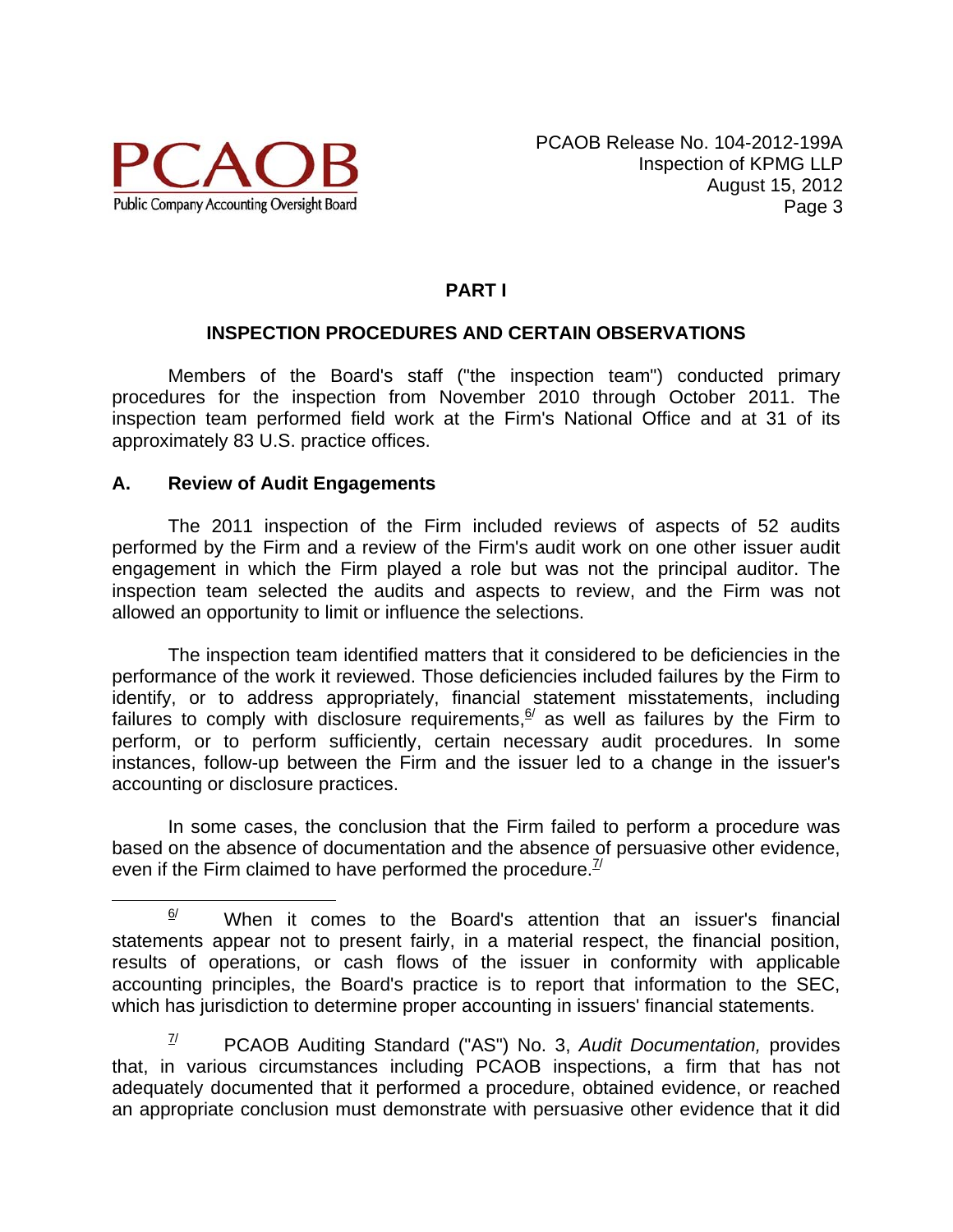

The inspection team considered certain of the deficiencies that it observed to be audit failures. Specifically, certain of the identified deficiencies were of such significance that it appeared that the Firm, at the time it issued its audit report, had failed to obtain sufficient appropriate audit evidence to support its audit opinion on the financial statements and/or on the effectiveness of internal control over financial reporting ("ICFR"). The audit deficiencies that reached these levels of significance are described below. $\frac{8}{2}$ 

# A.1. Issuer A

 $\overline{a}$ 

 In this audit, the Firm failed to obtain sufficient appropriate audit evidence to support its opinions on the financial statements and on the effectiveness of ICFR. The Firm's failures related to the substantive testing with respect to the issuer's business combinations, allowance for loan losses ("ALL"), and deposit liabilities, and to the control and substantive testing with respect to the issuer's available-for-sale ("AFS") securities.

 The Firm failed to perform sufficient testing related to the issuer's accounting for assets acquired and liabilities assumed in two business combinations. For certain acquired loan portfolios, the engagement team failed to address the significant differences between the discount rates, as well as other assumptions, that the issuer used in its fair value measurements and those that the Firm's internal valuation specialist considered reasonable. In addition, the Firm tested the valuation of the acquired FDIC indemnification assets by developing a range of relationships between the values of indemnification assets and the underlying loans based on other recent transactions by other banks that had acquired loan portfolios from failed banks with the assistance of the FDIC. This range, however, was too wide (from approximately three percent to 60 percent of the principal of the underlying loans) to determine whether the recorded values were not materially misstated, and the Firm

so, and that oral assertions and explanations alone do not constitute persuasive other evidence.

 $\frac{8}{1}$  The discussion in this report of any deficiency observed in a particular audit reflects information reported to the Board by the inspection team and does not reflect any determination by the Board as to whether the Firm has engaged in any conduct for which it could be sanctioned through the Board's disciplinary process.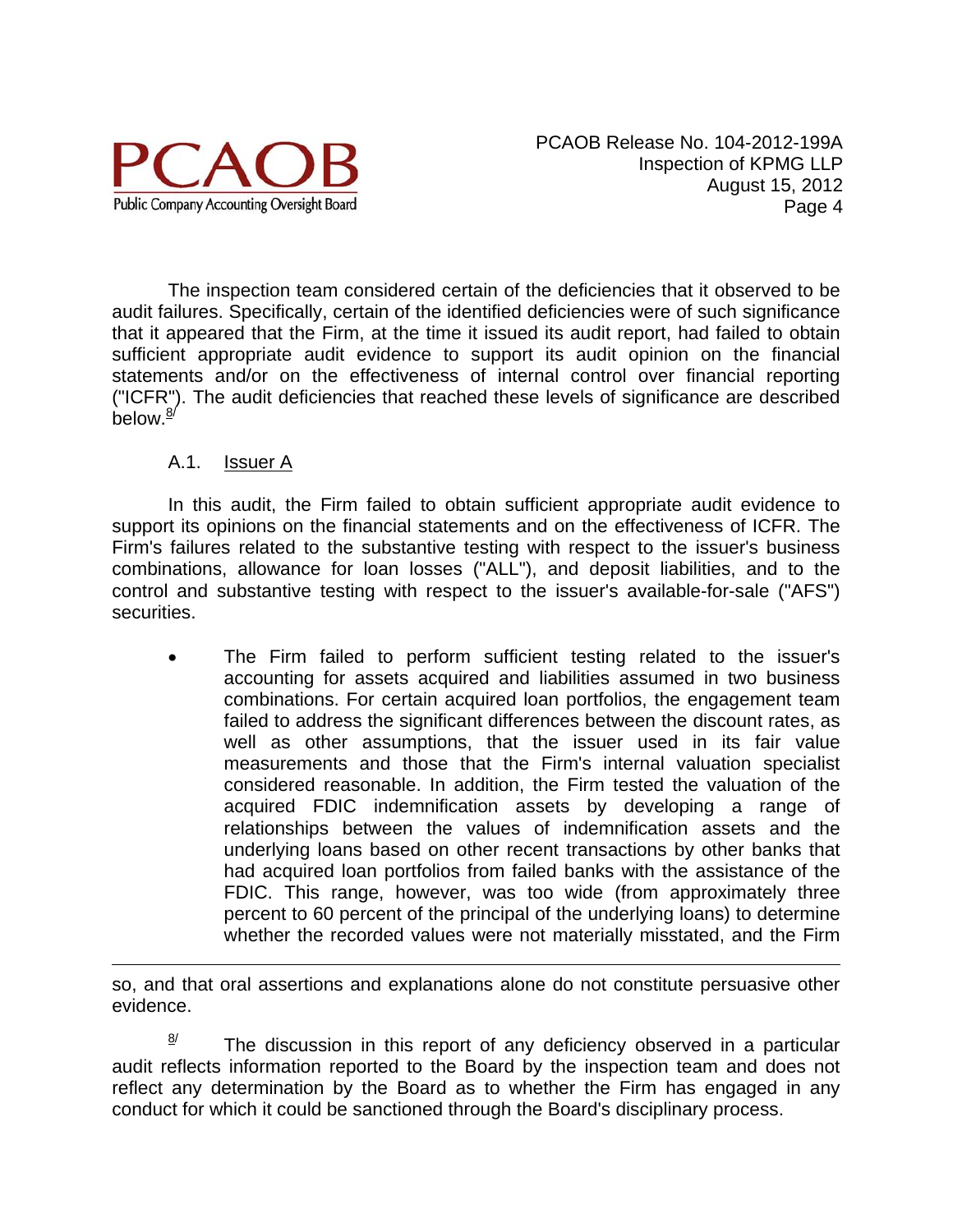

performed no procedures to determine whether the loan portfolios acquired by the other banks had similar characteristics to those acquired by the issuer. Further, the Firm failed to test certain assertions as of the acquisition date for certain of the other asset and liability accounts acquired, beyond, for some accounts, comparing the balances to unaudited pro forma statements prepared by an external party.

- During the year, the issuer added a new unallocated reserve component to its ALL. The Firm failed to sufficiently test the ALL, as its testing of this component was limited to obtaining a general understanding of how management developed the unallocated reserve, without testing any of the specific assumptions used in determining the recorded amount.
- To test the existence and valuation of the issuer's deposit liabilities, the Firm's approach was to send confirmations as of an interim date and to perform procedures to extend its conclusions from the confirmation procedures to the year end. The Firm, however, confirmed the deposit accounts as of the last statement date, which differed from the interim date, and failed to reconcile the balances confirmed to the balances at the interim date. Further, for confirmations that were not returned, the Firm's alternative procedures were insufficient, as the procedures were limited to testing a transaction that was applicable to the deposit account and, for some of the accounts, the transaction was a system-generated transaction. For confirmations returned with exceptions, the Firm did not investigate the reasons for the exceptions.
- The issuer recorded the fair value of its AFS securities using prices from an external pricing service. The Firm failed to identify and test any controls over the prices the issuer received from the external pricing service. For some types of AFS securities without readily determinable fair values, the Firm obtained prices from external pricing services. The Firm failed to obtain an understanding of the specific methods and/or assumptions underlying the fair value measurements that were obtained from external pricing services and used in the Firm's testing, and it failed to perform other procedures to support its use of those prices in its testing. In addition, for certain AFS securities that had been in an unrealized loss position for more than twelve months, the Firm failed to test certain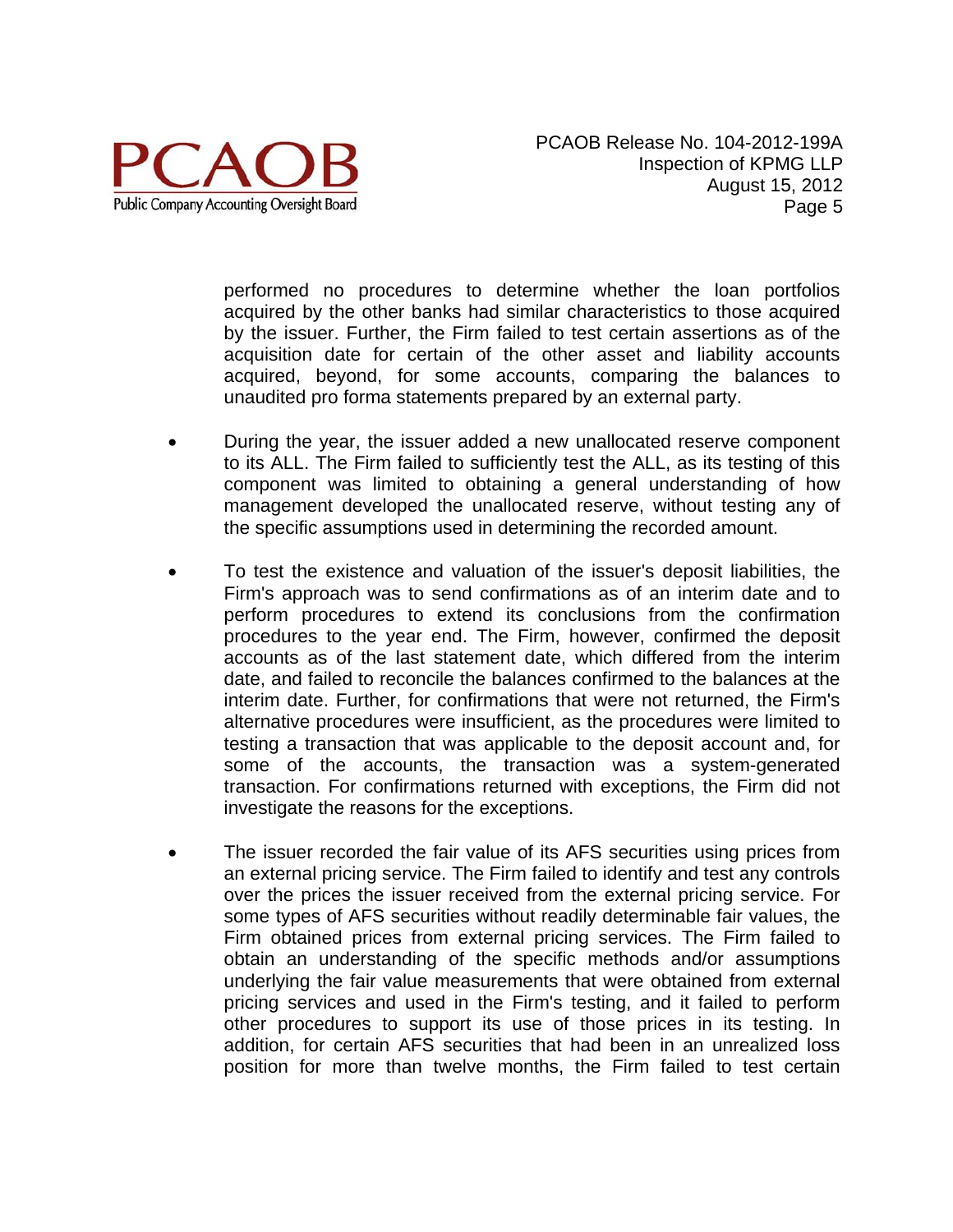

assumptions that the issuer used to determine whether the securities were other-than-temporarily impaired.

# A.2. Issuer B

In this audit, the Firm failed to obtain sufficient appropriate audit evidence to support its opinions on the financial statements and on the effectiveness of ICFR. The Firm's failures in its control testing related to (a) testing certain information technology general controls ("ITGCs"), (b) testing controls over the completeness and accuracy of certain financial data, (c) identifying and testing controls over the valuation of certain guarantees, and (d) testing certain controls over fixed assets. The Firm's failures in its substantive testing related to certain guarantees and fixed assets.

- The Firm failed to sufficiently test ITGCs and, as a consequence of this failure, the Firm's reliance on certain system-generated reports, automated application controls, and information technology ("IT") dependent manual controls was excessive. The specific deficiencies in testing ITGCs were as follows –
	- o The Firm did not test whether user-access rights granted to all financial applications that the Firm had determined were significant were consistent with the level of access approved by management. In addition, the Firm failed to identify and test any controls over the completeness and accuracy of information in periodic reports used by management to monitor changes to user access, and to test whether the review of such reports was effective.
	- o Separately, the Firm identified a deficiency in the operating effectiveness of a periodic user-access review control related to these financial applications. The Firm identified compensating controls for this deficiency; however, the Firm's testing of certain of these controls either used a sample of only one item or consisted of a review of user access only at a specific date. Both of these approaches assumed ITGCs, including user-access controls, were effective.
- The Firm failed to obtain an understanding of the nature and timing of the data transfer between certain significant financial applications (including data related to revenue, inventory, and payroll) and the related issuer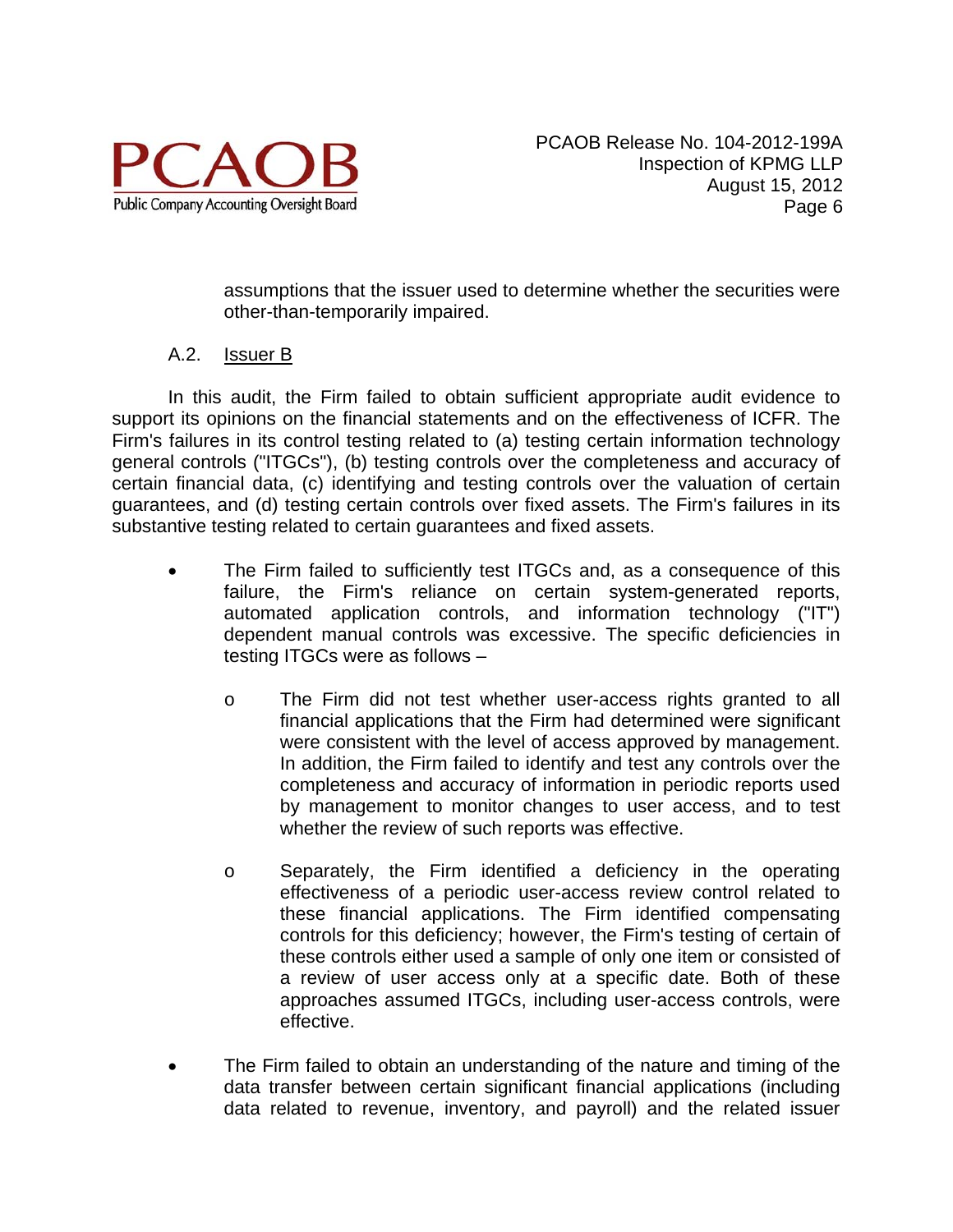

controls over the completeness and accuracy of the transfer of such information.

- The Firm failed to sufficiently test certain controls over fixed assets and failed to evaluate the effect of an identified error related to fixed assets on its conclusion regarding the effectiveness of ICFR. Specifically –
	- o The Firm failed to identify and test any controls over the completeness and accuracy of information that was used in the performance of controls over fixed assets and that was generated from systems for which ITGCs were not tested.
	- o The Firm's testing of certain review controls did not include an evaluation of the effectiveness of the review, as its testing was limited to determining whether there was evidence that a review had been performed by the control owner.
	- o The Firm failed to evaluate whether an error relating to the improper removal of an asset from the fixed asset ledger, which management had indicated was caused by a system problem, indicated a deficiency in controls.
- The issuer guaranteed loans to certain affiliated parties through a credit facility and had recorded a liability related to the fair value of the guarantees. The issuer concluded that it did not need to record an additional liability in the year under audit related to the guarantees' contingent aspect (related to the risk that the issuer might have to perform under the guarantees). The Firm assessed inherent risk as low related to the valuation assertion for the contingent aspect of the guarantees, despite the existence of factors indicating that the financial condition of certain of the affiliated parties had deteriorated. The Firm's procedures related to the guarantees were deficient in that the Firm failed to (a) identify and test any controls over the contingent aspect of the guarantees, and (b) perform substantive procedures to evaluate the issuer's assertion that it was not probable that any losses had occurred.
- The issuer identified certain fixed assets that had indicators of impairment and, for each of those, prepared cash flow projections. The Firm failed to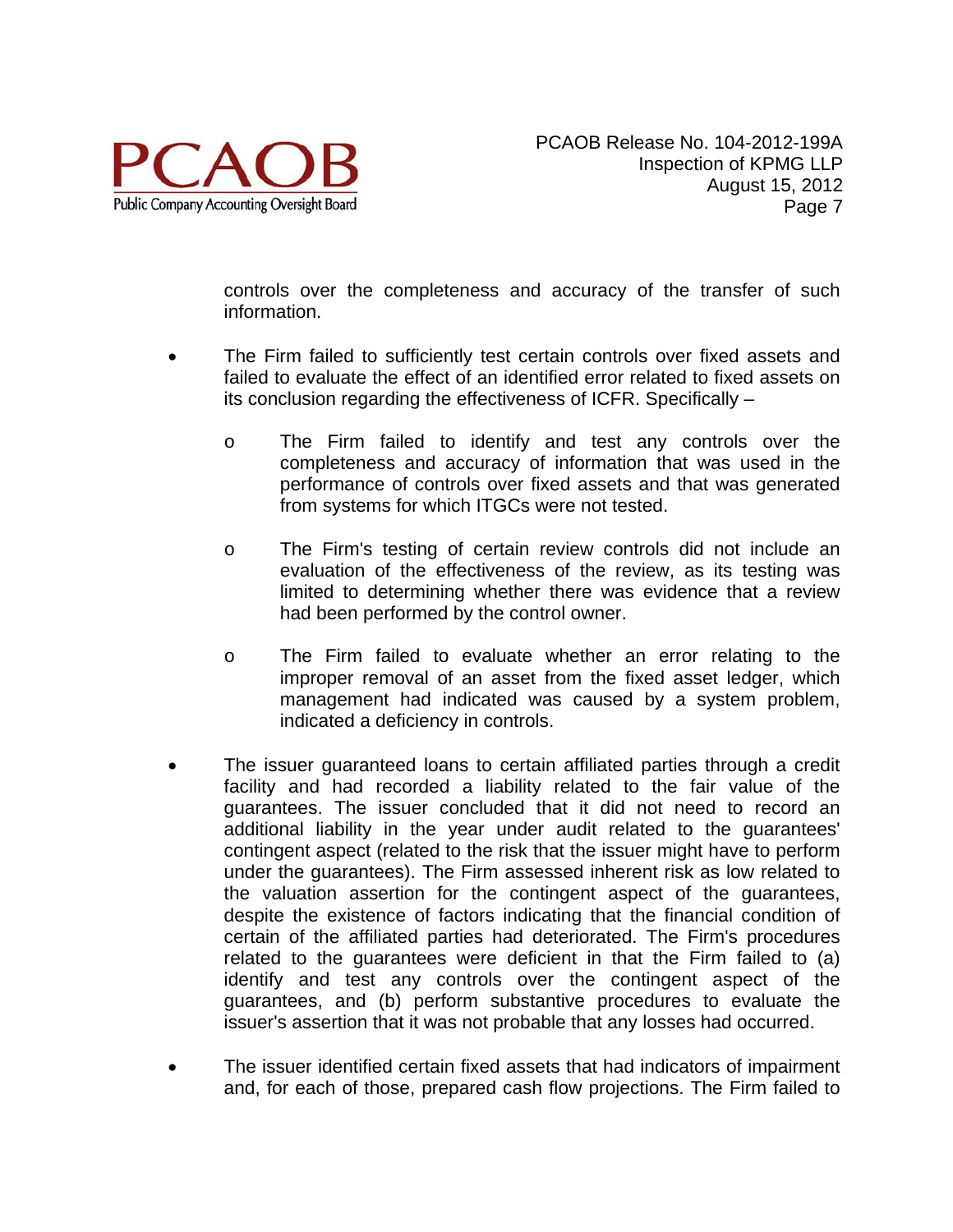

evaluate the reasonableness of certain significant assumptions underlying the cash flow projections, other than by discussing the assumptions with an employee of the issuer and performing a sensitivity analysis that used unsupported projected growth rates.

#### A.3. Issuer C

In this audit, the Firm failed to obtain sufficient appropriate audit evidence to support its opinions on the financial statements and on the effectiveness of ICFR. The Firm's failures related to the control and substantive testing with respect to the issuer's ALL and mortgage-repurchase reserve.

- With respect to the ALL
	- o As a result of a review by its primary regulator during the year, the issuer recorded, at an interim date, an increase to the ALL that was in excess of seven times the Firm's established level of materiality. Other than by discussing the adjustment with the issuer and its primary regulator and reading a memorandum prepared by the issuer's management, the Firm failed to evaluate whether the increase in the ALL indicated that one or more prior periods' financial statements had been misstated. The issuer concluded, and the Firm agreed, that a control deficiency existed at the interim date related to the management review control over the ALL and that the control deficiency had been remediated as of the year end. The Firm, however, failed to perform sufficient procedures to test the operating effectiveness of the management review control as of year end. While the Firm's testing addressed the relevance and reliability of certain data used in the control, and the Firm obtained evidence that the issuer performed a review, the Firm did not test the effectiveness of the review. For example, the Firm failed to obtain an understanding of the metrics, thresholds, or other criteria the issuer used to identify items for investigation and failed to test whether the issuer appropriately investigated and addressed items that met those criteria.
	- o There was no evidence in the audit documentation, and no persuasive other evidence, that the Firm had tested certain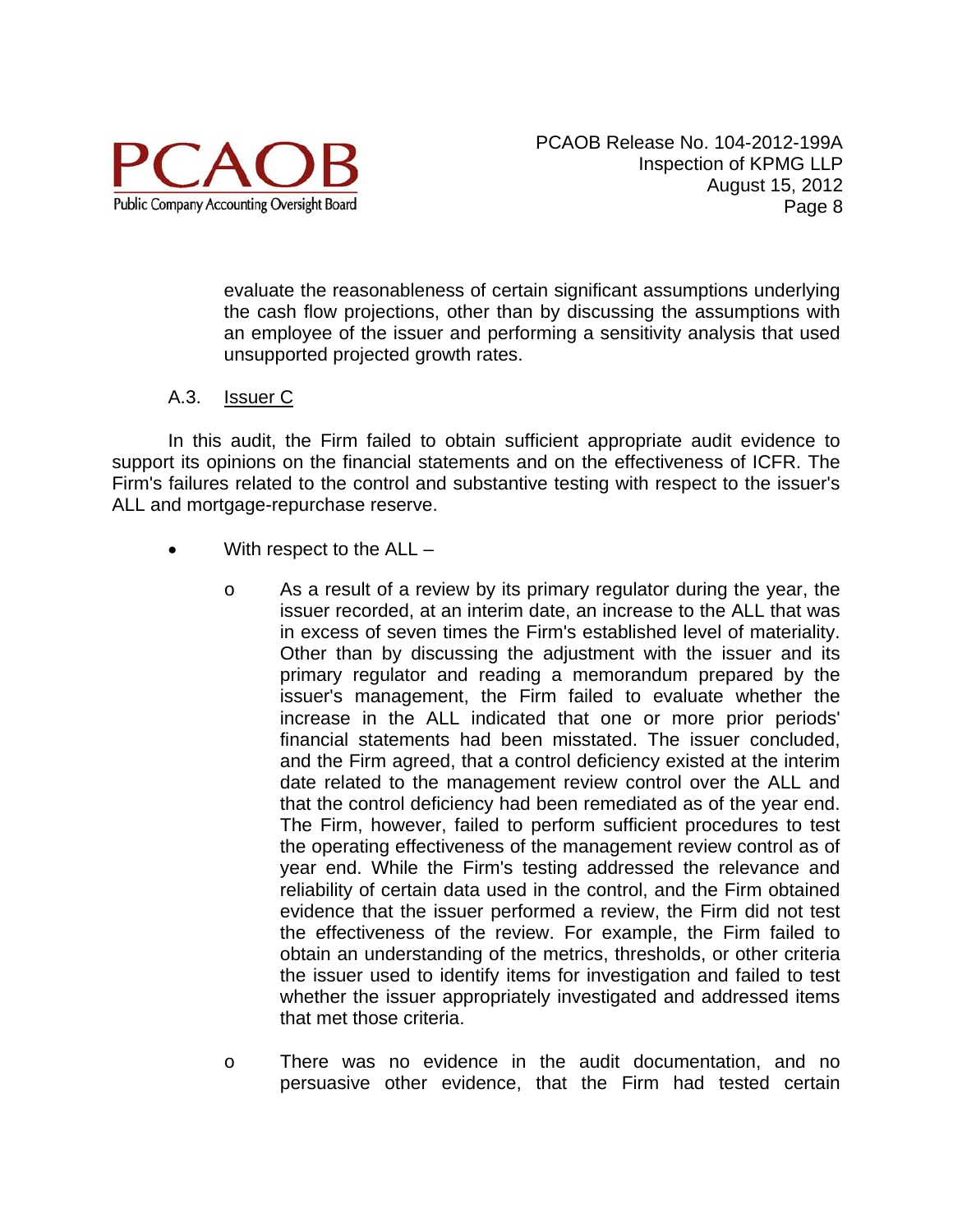

reclassifications of loans between the issuer's loan types, which had the effect of decreasing the calculated ALL.

- o With the exception of one small segment of loans, the Firm failed to sufficiently test the issuer's qualitative loss factors. Specifically, even though these factors were established in the year under audit, the Firm's testing was limited to obtaining an understanding of management's rationale for the factors, obtaining general market data, and noting the high-level directional trends in the factors and the issuer's loans.
- o The Firm concurred with the issuer's conclusion that no allowance was required for certain loans classified as troubled debt restructurings based on the issuer's assumption that it was probable that the issuer would receive all payments in accordance with the restructured terms of the loans. The Firm, however, failed to test this assumption beyond inquiry of management.
- The issuer has sold substantially all of the residential mortgages it originated in the past five years. During 2010, the issuer experienced increased expenses related to an increase in demands from, and disputes with, buyers of the mortgages. In addition, the Firm identified that the mortgage-repurchase reserve was understated at year end, and identified as a control deficiency the fact that the issuer did not have adequate processes and related controls to analyze and reserve for mortgage repurchases. Further, the issuer's primary regulator and a loan purchaser identified weaknesses related to the issuer's loan origination and appraisal processes. Despite these circumstances, the Firm assessed the risk of material misstatement for the mortgage-repurchase reserve as low and determined that this reserve was not a significant account. The Firm failed to sufficiently test the issuer's mortgage-repurchase reserve. Specifically –
	- o With the exception of one small component of the reserve, the Firm's substantive procedures were limited to testing for payments made after the year end and a general discussion with management.
	- o The Firm failed to appropriately evaluate the severity of the identified control deficiency related to the mortgage-repurchase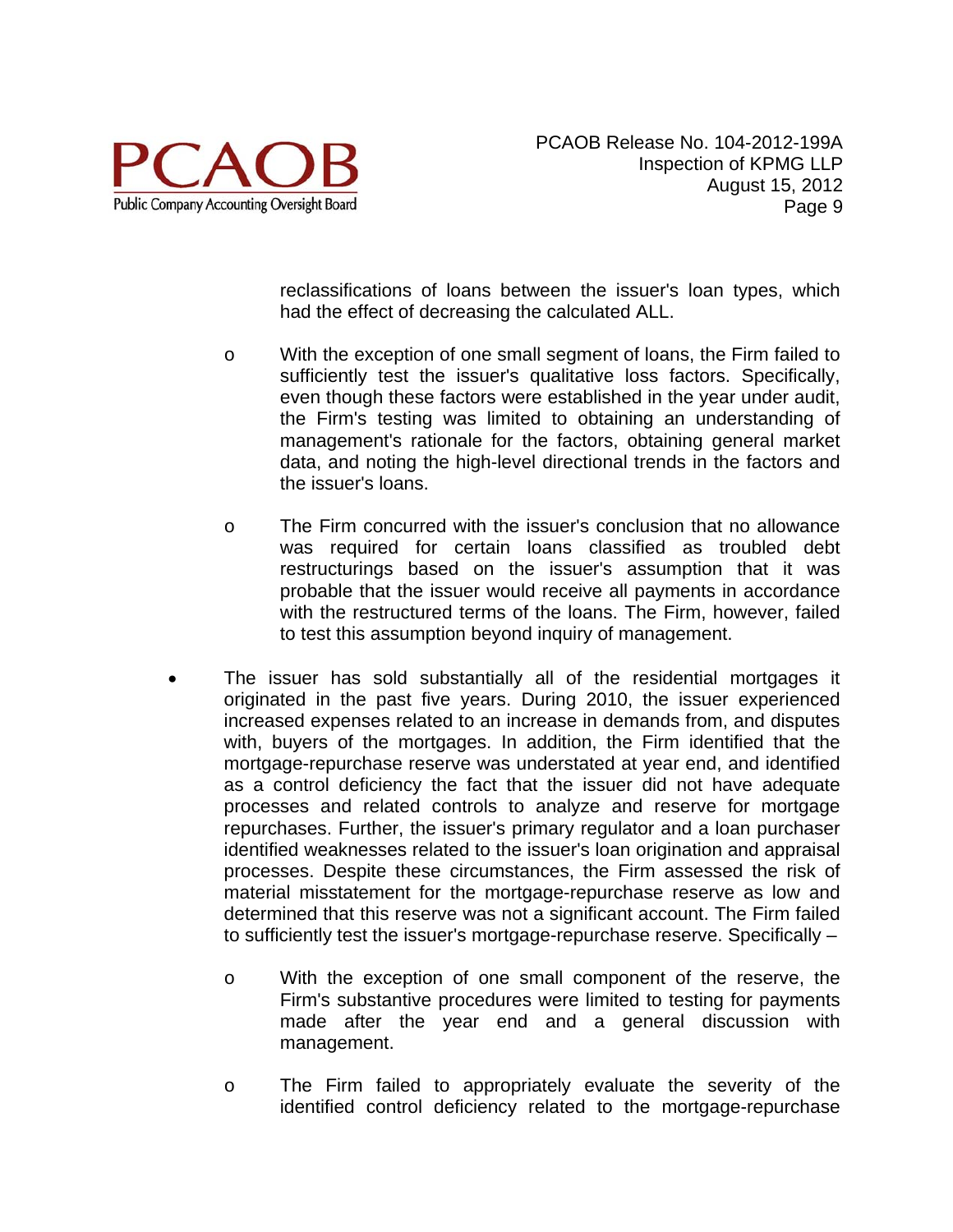

reserve, as the Firm performed its evaluation based on the known misstatement rather than on the magnitude of the potential misstatement that might result from the deficiency.

#### A.4. Issuer D

In this audit, the Firm failed to obtain sufficient appropriate audit evidence to support its opinions on the financial statements and on the effectiveness of ICFR. The Firm's failures related to the substantive testing of the issuer's balance sheet, the control and substantive testing with respect to the issuer's ALL, and the substantive testing of the issuer's investment securities.

- The Firm used an amount greater than its established materiality level to determine the extent of its testing of certain balance sheet accounts. Consequently, the sample sizes used for testing were inadequate to enable the Firm to obtain the necessary level of assurance regarding these accounts.
- With respect to the ALL, the Firm failed to perform sufficient tests of controls and substantive procedures related to the issuer's reserves for commercial loans and unfunded commitments, and failed to perform sufficient substantive procedures to test the component of the issuer's ALL that was not allocated to any portion of the issuer's lending portfolio ("the unallocated reserve"). Specifically –
	- o The issuer determined its reserves for commercial loans and unfunded commitments using models based on, in part, assigned loan grades and loss-rate factors. The Firm failed to sufficiently test two important review controls over the loan grades and loss-rate factors. Specifically, for one of these review controls, the Firm failed to test controls over the completeness and accuracy of certain data used in the review. In addition, there was no evidence in the audit documentation, and no persuasive other evidence, that the Firm had tested whether decisions to change loan grades that resulted from the operation of this review control were appropriate. For the other review control, the Firm's tests of the control activities over the appropriateness of certain loss-rate factors consisted only of determining whether the appropriate personnel had performed a review, rather than testing the effectiveness of the review.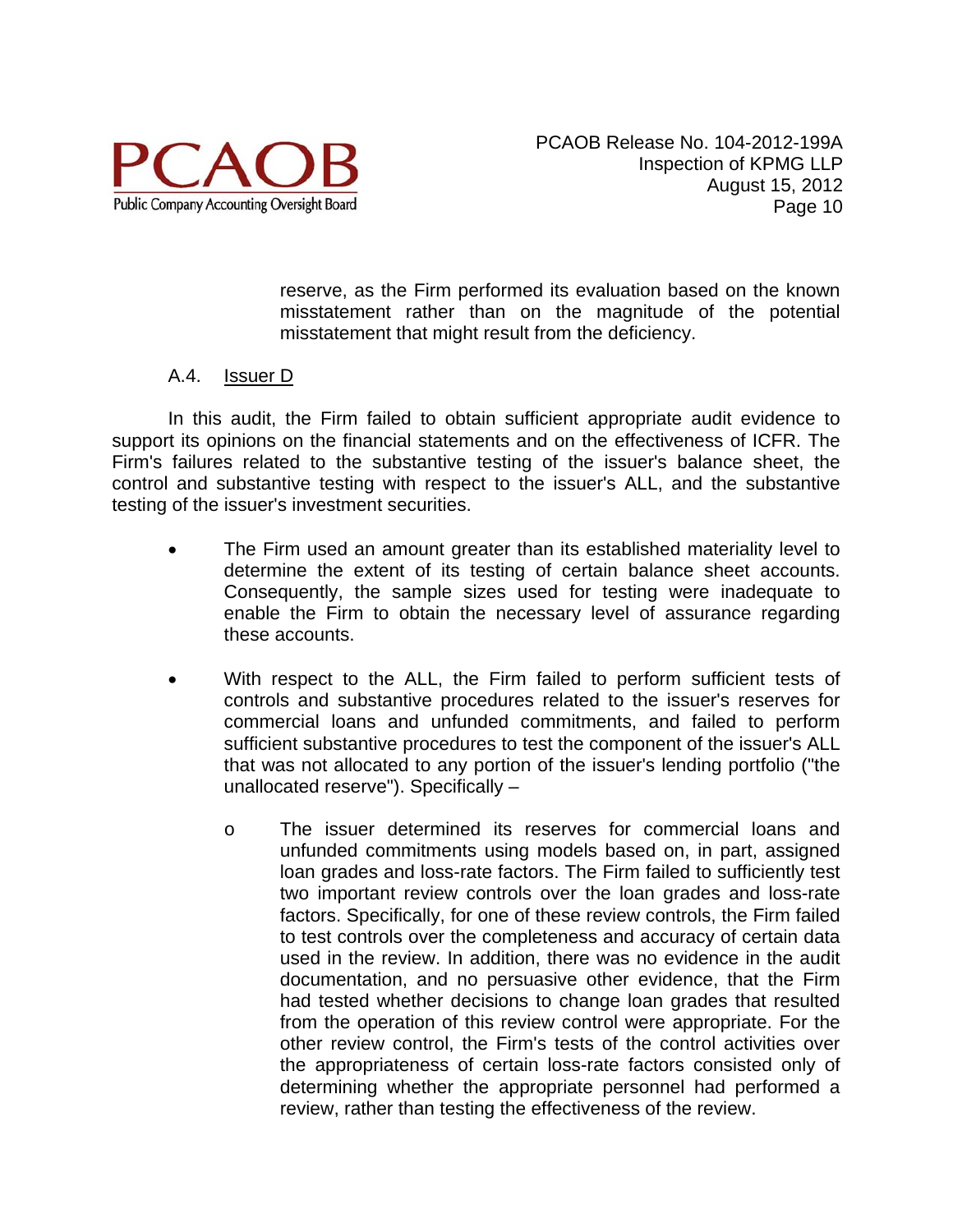

- o The Firm also failed to perform sufficient substantive procedures to test the issuer's loss-rate factors, which the issuer had developed based on external data with certain adjustments. The issuer gave an equal weighting to each year of the external data, which covered at least 20 years, with the most recent data being at least one year old. There was no evidence in the audit documentation, and no persuasive other evidence, that the Firm had considered whether more recent data were more indicative of losses inherent in the year-end loan portfolio and thus should have received greater weighting than older data. Also, the Firm failed to sufficiently test the reasonableness of the adjustments the issuer made to the external data in order to develop the loss-rate factors, as the Firm's testing was limited to obtaining an understanding of the rationale for any adjustments made. In addition, the Firm failed to perform a retrospective review of the issuer's historical estimates of the commercial ALL compared with subsequent results to assess the reasonableness of the assumptions used in developing the commercial ALL.
- o During the year, the issuer increased its unallocated reserve to the maximum of a range that it had previously determined for that component of the ALL. The Firm's testing of the unallocated reserve was limited to obtaining an understanding of the qualitative factors that the issuer considered in developing the unallocated reserve. The Firm failed to assess whether the recorded amount of the unallocated reserve was reasonable, including evaluating whether the increase in the unallocated reserve over the prior year was reasonable in light of the improvement in economic and credit risk indicators.
- The Firm failed to sufficiently test the valuation of, and disclosures related to, certain of the issuer's investment securities without readily determinable fair values. Specifically –
	- o The issuer used one external pricing service as its primary pricing source, and obtained additional prices for the majority of its investment securities from other external pricing services. For some of the securities, there were significant differences between or among the prices obtained. To test the valuation of the issuer's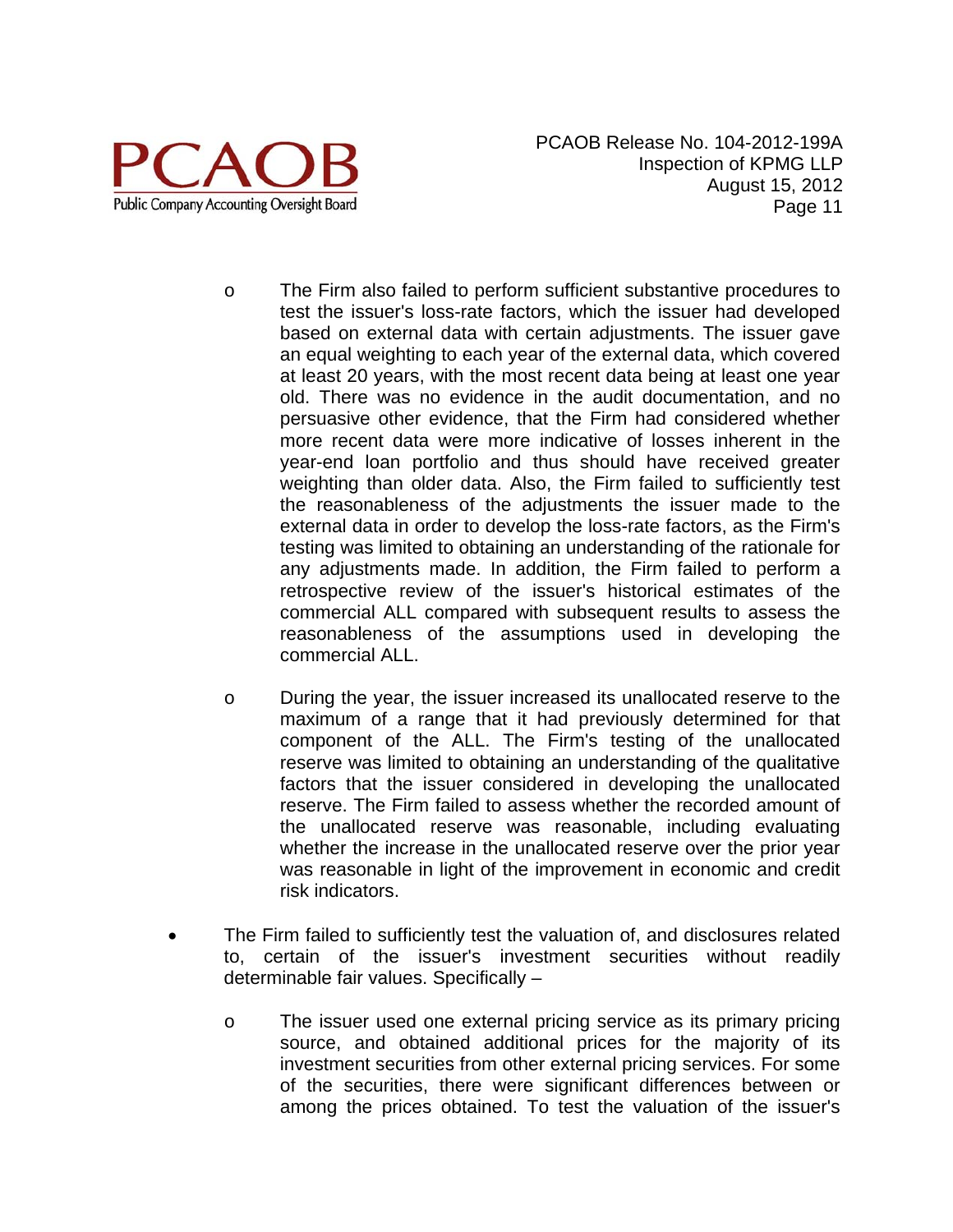

investment securities, the Firm selected a sample of securities at an interim date and at year end, and compared the prices the issuer had used in its valuation process to prices that the Firm obtained from the same external pricing services that the issuer had used. The Firm also selected a smaller sample of 15 securities at the interim date and, for each of these securities, the Firm obtained the assumptions underlying the issuer's pricing services' prices, and also obtained prices from another pricing service in order to assess the reliability of the prices the issuer had obtained. The Firm accepted the issuer's recorded value without sufficiently evaluating the significant differences in the prices for some of the individual securities. Specifically, while the Firm determined that the differences in pricing were attributable to differences in underlying assumptions, the Firm concluded that each of the assumptions used by the issuer's pricing services was reasonable. There was no evidence in the audit documentation, and no persuasive other evidence, however, that the Firm had performed procedures to provide a basis for its conclusion.

o In addition, the Firm failed to sufficiently test the issuer's disclosures of certain investment securities without readily determinable fair values as level 2 within the hierarchy set forth in FASB ASC Topic 820, *Fair Value Measurements and Disclosures*, as it failed to obtain an understanding of whether the significant inputs used to value the securities were observable or unobservable.

#### A.5. Issuer E

In this audit, the Firm failed to obtain sufficient appropriate audit evidence to support its audit opinions on the financial statements and on the effectiveness of ICFR. The Firm's failures related to the substantive testing with respect to accounts receivable and revenue, and the testing of certain internal controls over significant financial applications.

 The Firm's approach to testing accounts receivable and revenue at a business that the issuer had acquired during the year, which represented approximately 56 percent of consolidated accounts receivable and 40 percent of consolidated revenue, consisted of only substantive procedures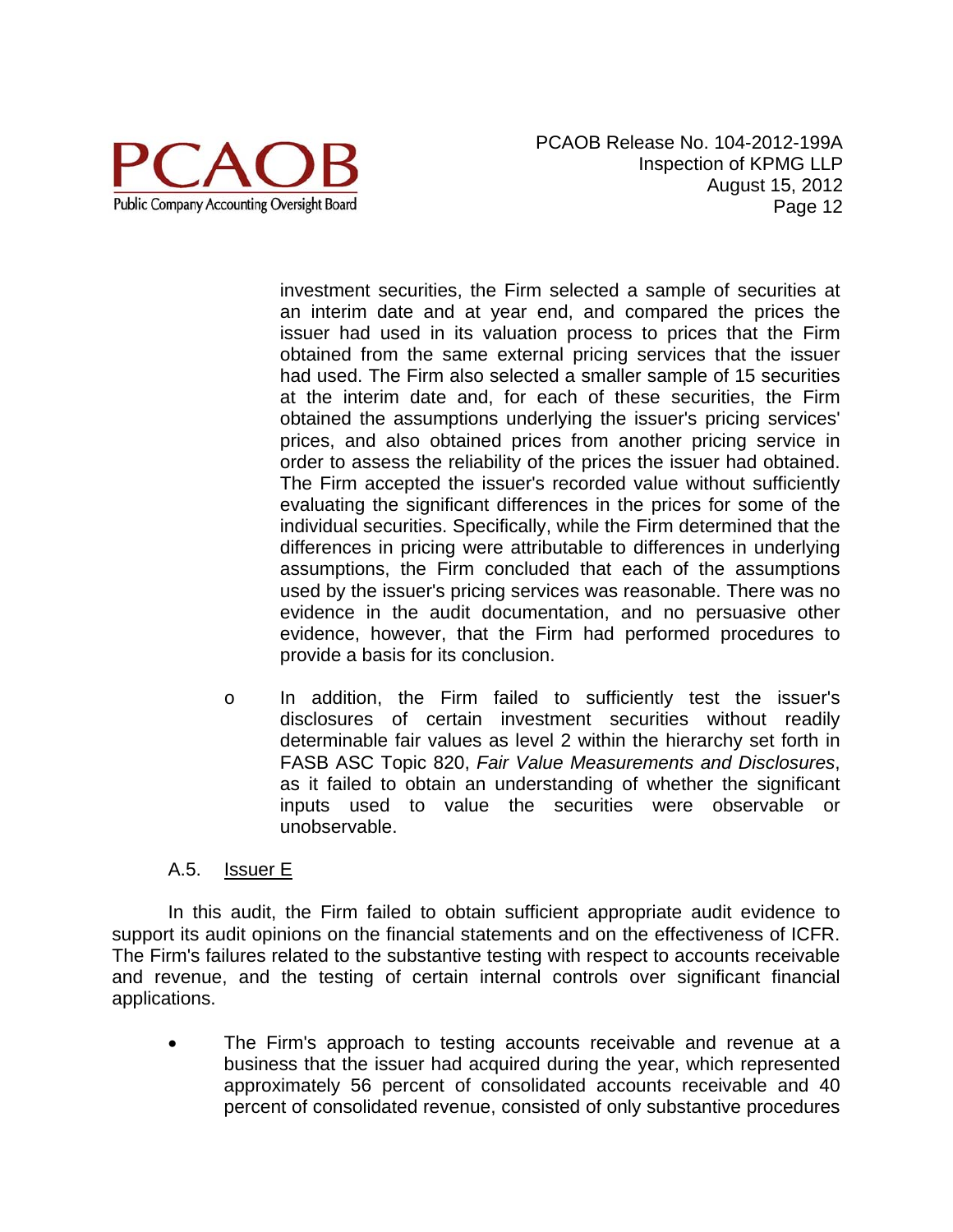

and did not include tests of controls for the acquired business. The Firm failed to sufficiently test accounts receivable and revenue for this acquired business. Specifically —

- o The Firm sent customer confirmation requests at an interim date to test accounts receivable. For certain confirmation requests not returned, the Firm's alternative procedures were insufficient as either no procedures were performed, or the procedures were limited to one of the following: (a) agreeing only a portion of the account balance to subsequent cash receipts, or (b) agreeing the account balance to issuer invoices that were generated by a system for which controls had not been tested, and/or verifying that at least one payment had been received on the account prior to the interim date.
- o The Firm's procedures to extend the interim conclusions on accounts receivable to year end were insufficient, as the Firm failed to identify that the roll-forward analysis that the issuer prepared included an incorrect adjustment that was in excess of the Firm's established level of materiality and excluded certain other adjustments that should have been included.
- o The Firm's procedure to test revenue since acquisition was to estimate revenue for that period as the amount of cash received during the period, adjusted by the change in the recorded accounts receivable balance from the date of acquisition to the end of the year. Because the Firm's testing of accounts receivable was insufficient as described above, the Firm's testing of the related revenue using this procedure also was insufficient. Further, the Firm failed to identify the circular nature of the tests performed, as the accounts receivable roll-forward procedures relied upon reported revenue, and the test of revenue relied upon the accounts receivable balance.
- The issuer and the Firm identified a control deficiency in that a significant number of users, including program developers, had the ability to make changes to certain significant financial applications. To mitigate this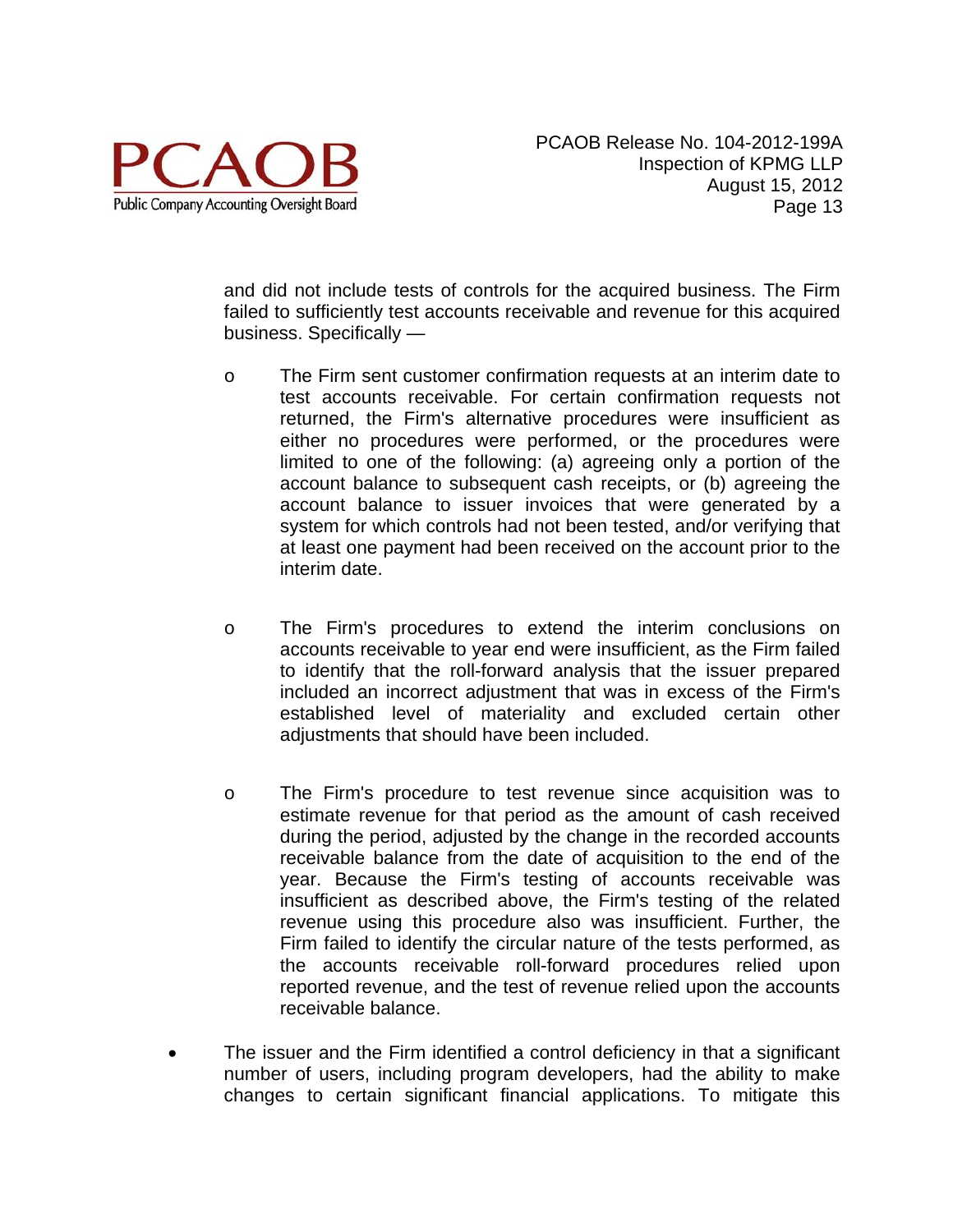

deficiency, the issuer identified a manual control over the review and approval of changes to the applications. The Firm identified this manual control and certain other manual review and reconciliation controls as compensating controls, but failed to sufficiently test these controls. Specifically —

- o To test the review and approval of changes to the financially significant applications, the Firm tested a sample of changes to determine whether they had been appropriately approved. The Firm's testing was not sufficient, as (a) it failed to determine whether the population from which the sample was selected was complete, and (b) its sample was limited to changes made in only one month (the third month before year end) and the Firm failed to consider whether this month was representative of changes made throughout the year.
- o To test the manual review and reconciliation controls, the Firm obtained certain monthly operating review reports and reconciliations and attended certain monthly management meetings where the reports and reconciliations were discussed. The Firm's testing was not sufficient, as (a) it did not test controls over the completeness and accuracy of the data in the reports, and (b) it failed to test whether these controls identified all of the relevant issues for investigation and, if so, whether such issues were appropriately investigated and resolved.

As a consequence of the Firm's failure to sufficiently test the controls described above, the Firm's reliance on certain system-generated reports, automated application controls, and IT-dependent manual controls was excessive.

#### A.6. Issuer F

In this audit, the Firm failed to obtain sufficient appropriate audit evidence to support its audit opinion on the effectiveness of ICFR. Due to the deficiencies described below, the Firm's conclusion that it could rely on ITGCs was not supported. As a result, the Firm's testing of certain automated application controls, IT-dependent manual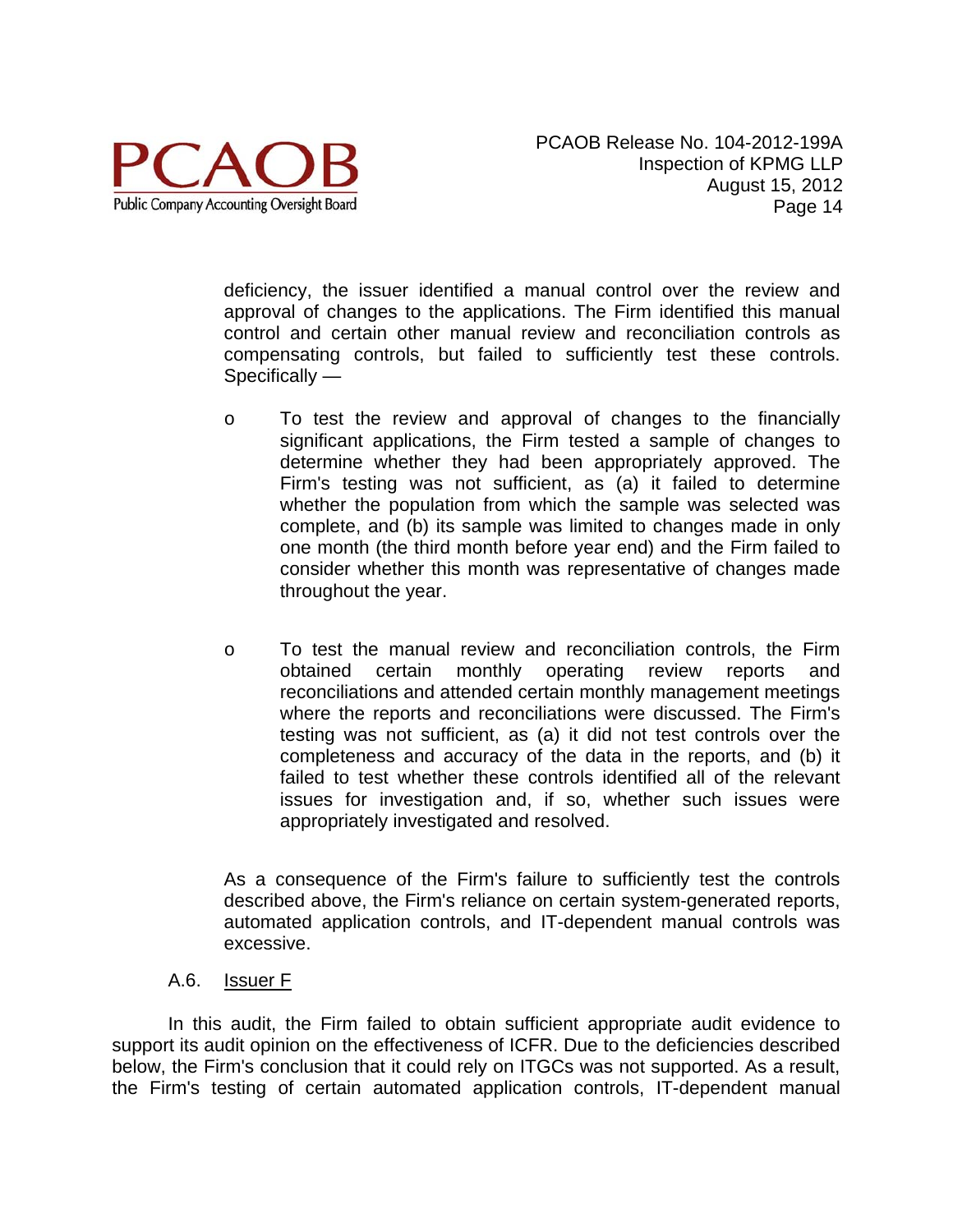

controls, and system-generated reports, on which it relied for its control testing, was insufficient. The specific deficiencies in testing ITGCs were as follows –

- The Firm's tests of controls related to user access to certain significant financial applications, including its tests related to segregation of duties, were insufficient. The Firm tested controls over user access for these significant financial applications primarily by testing the control over access granted to new users and a control that consisted of an annual review of user access.
	- o The Firm's testing of the new-user access control consisted of determining that the appropriate approval had been obtained before the user was granted access to an application, but did not address whether the actual access granted was consistent with that approval, nor did the Firm determine whether the control was designed to detect potential segregation of duties issues related to that access.
	- o The Firm's testing of the annual review control addressed only whether the reviews were performed and whether any changes requested as a result of the reviews were transmitted to the appropriate department. The Firm's procedures did not include evaluating the decisions the individual performing the review made regarding the appropriateness of the access that had been provided to a user or testing whether the individual considered any potential segregation of duties issues related to that access.
	- o The issuer's policy allowed for certain members of senior management both to request and to approve access to significant financial applications, and also to perform the annual review of user access to these applications. In addition, the issuer's general ledger application was set up in a way that could allow users to circumvent user-access controls to make changes to the data in the general ledger. There was no evidence in the audit documentation, and no persuasive other evidence, that the Firm had identified the risks associated with either of these circumstances or had tested controls that addressed these risks.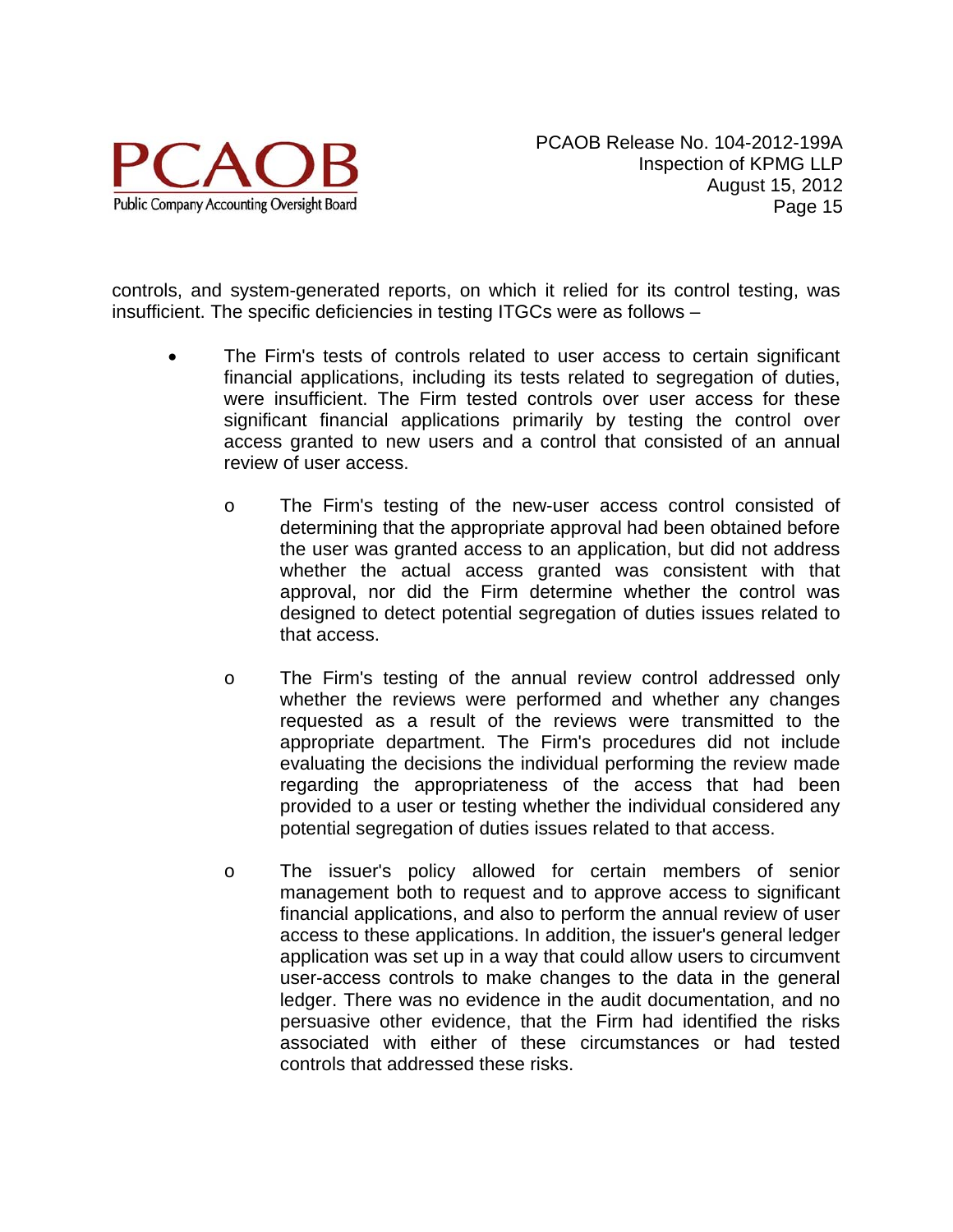

- o While the Firm identified and tested controls that addressed the risks associated with the fact that certain users could access all programs and data without first needing to access an application, its testing did not address the risk that the issuer had granted other users similar access to some, but not all, programs and data without first needing to access an application.
- For the inventory, sales, and accounts receivable applications related to one of the issuer's business segments, the Firm failed to determine whether the processing of data and the monitoring of this processing within these applications were subject to the ITGCs that the Firm had tested.

# A.7. Issuer G

In this audit, the Firm chose to review and test management's process for developing the fair value measurements of the issuer's investments. The majority of these investments were in the debt and equity securities of private companies ("traditional investments"), although the issuer also invested in private finance companies ("finance companies"). The Firm selected certain of the issuer's individual investments for testing, but its procedures to test some of these investments were not sufficient. Specifically –

- With respect to traditional investments
	- o For most of the investments selected for testing, the issuer used the investees' financial results as one of the significant factors in determining the fair value measurements. The investees' financial results that the issuer used were for an interim period that was generally eleven months after the investees' most recently audited financial statements (the "interim data"). The Firm's testing of the interim data was not sufficient. Specifically –
		- In some situations, the issuer made adjustments to the interim data, and there was no evidence in the audit documentation, and no persuasive other evidence, that the Firm had tested these adjustments, beyond inquiry of management.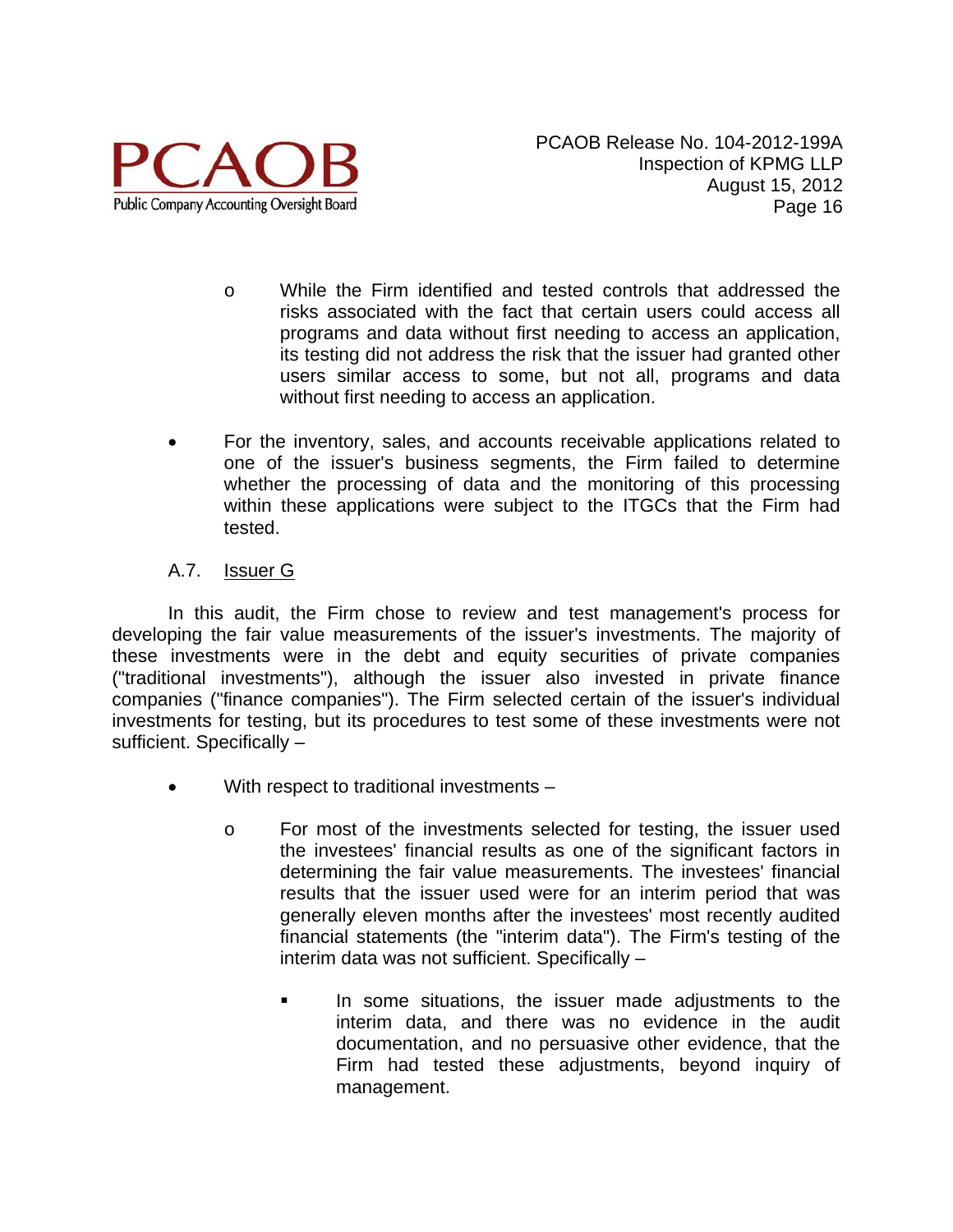

- There was no evidence in the audit documentation, and no persuasive other evidence, that the Firm had considered specific investee risk factors in designing and performing its audit procedures to test the interim data.
- The Firm used the most recent audited investee financial statements to evaluate the reliability of the investees' interim data. The Firm, in certain cases, failed to determine whether the reports of the investees' auditors were satisfactory, as it failed to assess the professional reputation and standing of the investees' auditors.
- o For some of these investments, the fair value measurements were based on information other than the interim data, and there was no evidence in the audit documentation, and no persuasive other evidence, that the Firm had tested this other information, beyond inquiry of management.
- With respect to investments in finance companies
	- o For one investment, the Firm failed to test the projected cash flows and the underlying assumptions the issuer used in estimating the fair value.
	- o For another investment, the issuer valued the investment on a liquidation basis and the Firm failed to test the issuer's estimate of the value of the investee's net assets.

#### A.8. Issuer H

In this audit, the Firm failed to obtain sufficient appropriate audit evidence to support its opinions on the financial statements and on the effectiveness of ICFR. The issuer uses FASB ASC Topic 310-30, *Loans and Debt Securities Acquired with Deteriorated Credit Quality* to account for its investment in loans that it has purchased*.*  The income on these loans that the issuer records depends on the amount and timing of projected cash flows and the resulting yield associated with those projections. The Firm failed to sufficiently identify and test controls over revisions made to the projected cash flows and the resulting changes in the yields, as the Firm's testing was limited to verifying that certain analyses had been prepared for each loan portfolio, and that there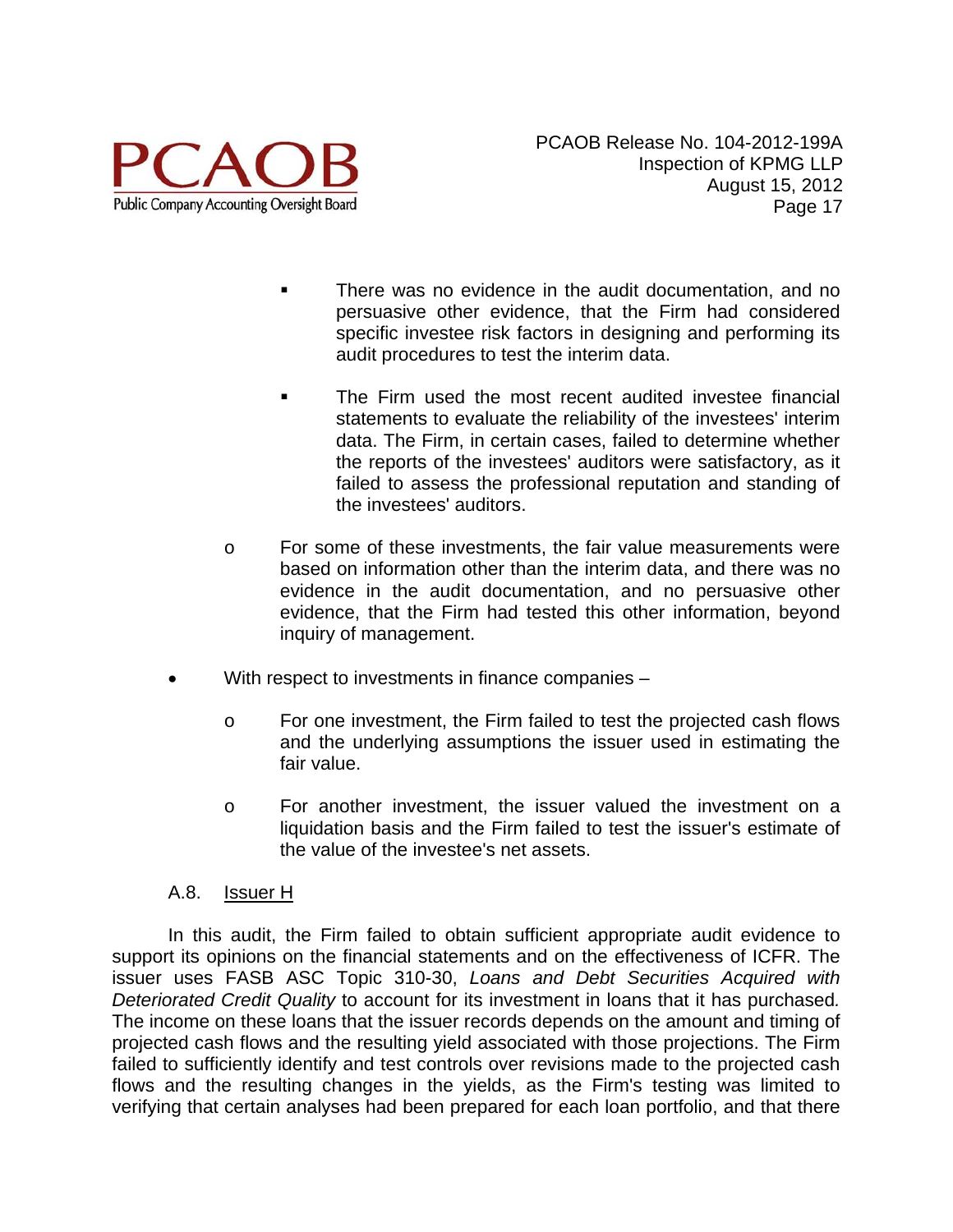

was evidence that a review had been performed by the control owner. The Firm's testing did not include evaluating how the issuer's review, performed as part of the controls selected for testing, addressed whether the changes in the projected cash flows or in the yields were appropriate.

Further, the Firm's substantive testing of the changes the issuer made to the amount and timing of the projected cash flows and the resulting increase in the yields was limited to testing whether the changes were directionally consistent with the differences between actual and projected cash flows (*e.g*., if actual cash flows were higher than had been projected, the Firm verified that the revised projected cash flows and/or the yields were also higher). The Firm's testing did not include evaluating whether the revised projected cash flows and yields were reasonable or supported.

# A.9. Issuer I

In this audit, the Firm failed to perform sufficient procedures to test the valuation of the issuer's investment securities. The Firm selected a statistical sample of securities for testing at an interim date, a statistical sample of a portion of the population of the securities at a second interim date, and a significantly smaller judgmental sample at the balance sheet date. At each date, the Firm tested the fair value of the securities by comparing the issuer's recorded fair value to a price the Firm obtained from one of five external pricing services or, in some instances, an average of two or more prices from these pricing services. The deficiencies in the Firm's testing were as follows –

- For certain securities without readily determinable fair values, the Firm did not obtain an understanding of the specific methods and/or assumptions underlying the prices for individual securities that were obtained from the external pricing services and used in the Firm's testing of fair value. The Firm performed certain other procedures that were intended to support its use of these prices in its testing, but these procedures were not sufficient. In fact, the Firm obtained evidence that indicated that the prices for some securities may not have been reliable, and the Firm failed to evaluate this contrary evidence. Specifically –
	- o For some securities, the difference between the issuer's recorded value and the Firm's estimate of fair value using the prices provided by the pricing services exceeded the Firm's established threshold for acceptable differences, and the Firm obtained an additional price from an internal valuation specialist. While, for all of these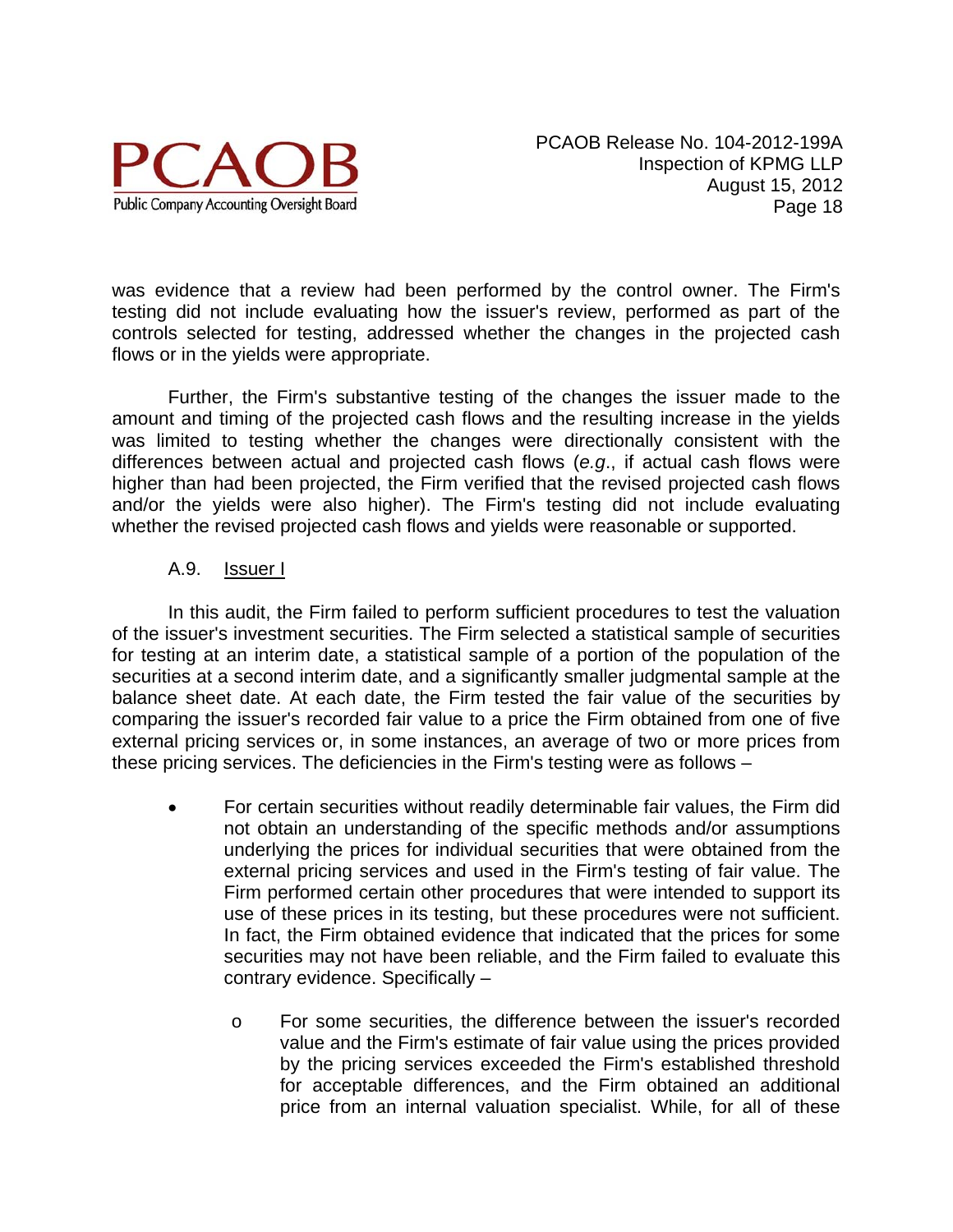

securities, the difference between the issuer's recorded value and the internal valuation specialist's price was below the Firm's established threshold, the Firm failed to consider whether the significant differences between the prices obtained from the pricing services and the prices obtained from the Firm's internal valuation specialist for these securities had a bearing on the reliability of the prices obtained from the pricing services for other securities.

- o The Firm also performed procedures to assess the reliability of the pricing services' prices. Although these procedures provided contrary evidence, the Firm did not take this evidence into account in determining to use the pricing services' prices. Specifically –
	- For certain securities on a sample basis, the Firm obtained prices from the internal valuation specialist in order to test the reliability of the prices provided by the pricing services. For some of the securities sampled, the difference between the internal specialist's fair value measurement and the prices obtained from the pricing services exceeded the Firm's established threshold, but the Firm failed to evaluate the reasons for, and consider the implications of, these differences, and continued to use prices from these pricing services in testing the fair value of similar securities, without performing any additional procedures.
	- The Firm selected a sample of the issuer's purchases and sales of investment securities and requested the pricing services' fair value measurements for the selected investments for the day before the issuer's transaction, so that it could compare the transaction price to the pricing services' prices.
		- For three of the pricing services, for some of the securities in the sample, the difference between the transaction price and the price provided by the pricing service exceeded the Firm's established threshold, but the Firm failed to evaluate the reasons for, and consider the implications of, the differences and inappropriately concluded that the testing supported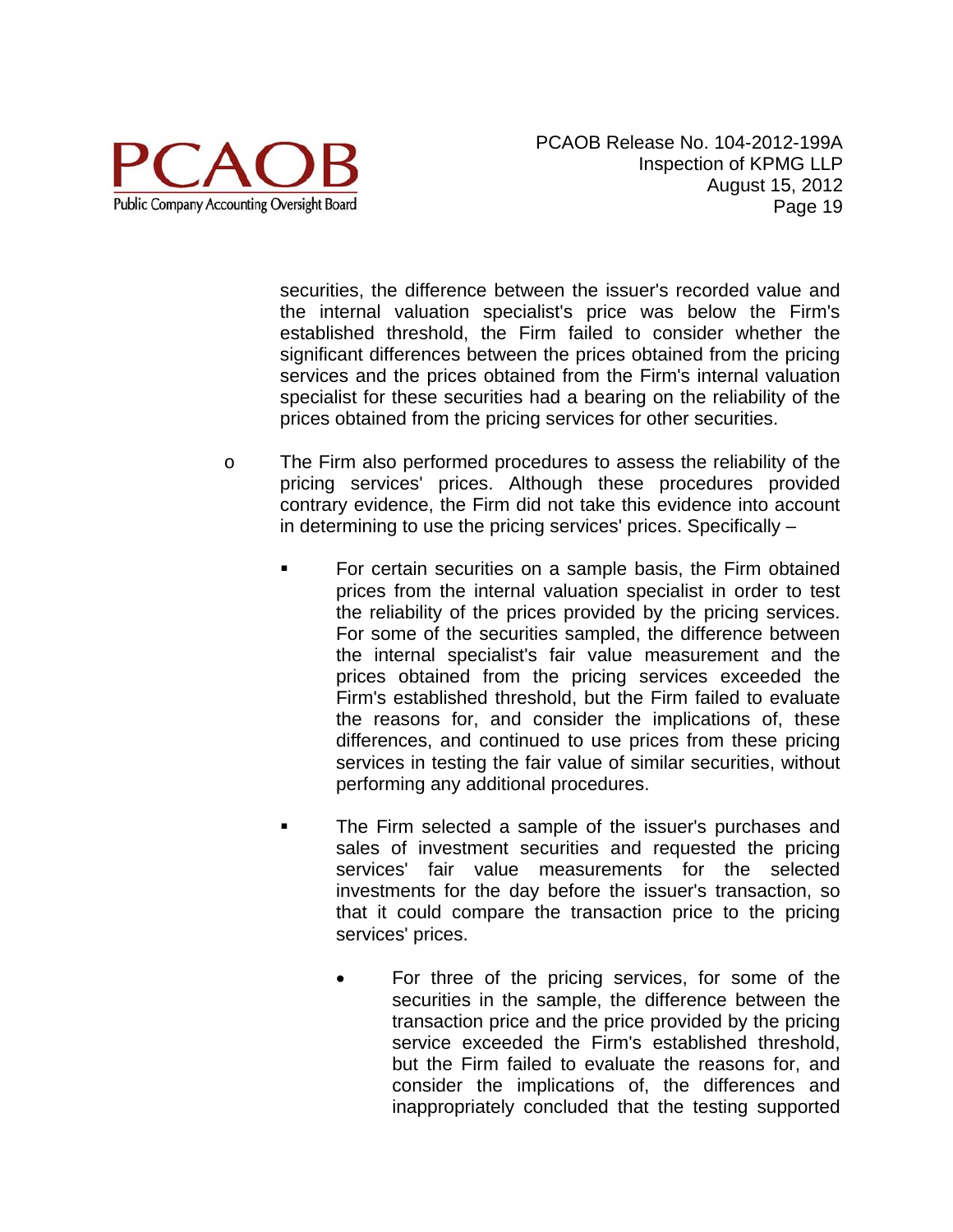

its conclusion that prices received from these pricing services were reliable.

- In addition, one of the pricing services provides prices only upon request, and the Firm failed to consider that this pricing service could have developed its estimate of fair value for the securities involved in this procedure using the same transaction that the Firm was using for comparison.
- The Firm failed to sufficiently test the issuer's disclosures of certain investment securities without readily determinable fair values as level 2 within the fair value hierarchy, because it failed to obtain an understanding of whether the significant inputs used to value the investment securities were observable or unobservable.
- For certain types of investment securities, the Firm's substantive procedures to extend its conclusions from the first interim date to year end were limited to an analytical procedure disaggregated by type of investment security, and for others, the procedures included both an analytical procedure and tests of the fair values of a sample of the securities at the second interim date. The analytical procedures for certain of the investment securities were insufficient since, for some of the investment securities, the Firm failed to establish an expectation, and for others, the Firm's expectation was expressed as a range that was too wide to detect a potential misstatement that could be material.
- The Firm excluded from its tests of the valuation of securities at year end securities purchased during two of the last three months of the issuer's fiscal year, whose aggregate recorded value was approximately ten times the Firm's established level of materiality.

# A.10. Issuer J

In this audit, for certain of the issuer's investment securities, the Firm obtained estimates of fair values from external pricing services for comparison to the issuer's fair value measurements. The Firm established a threshold to identify pricing differences for further testing. The threshold, however, was for an aggregate difference at the portfolio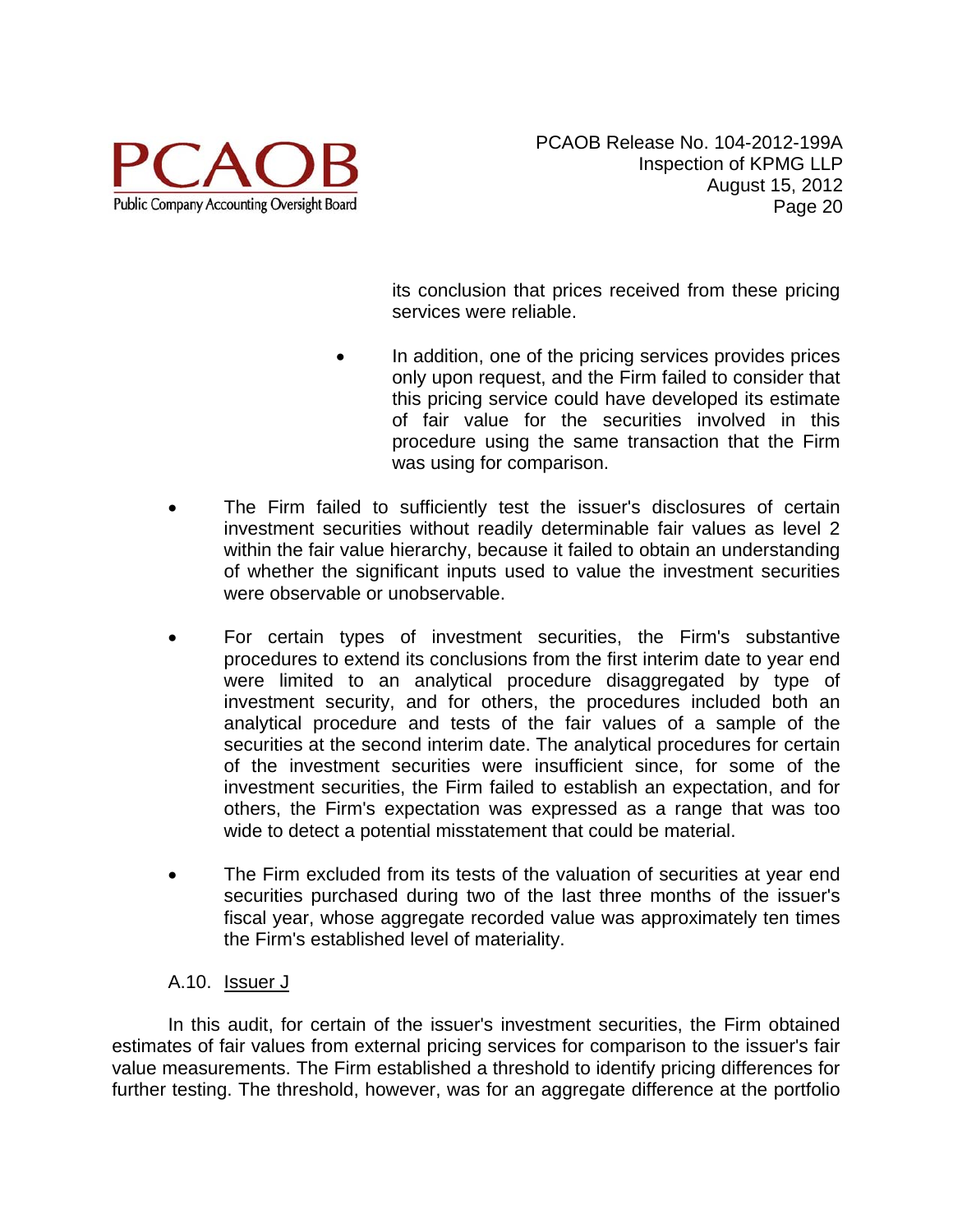

level; this threshold caused the Firm not to identify significant differences in prices for individual securities. In addition, the Firm failed to test the fair value of certain securities for which it had requested, but not received, a price from the external pricing services.

#### A.11. **Issuer K**

In this audit, for the issuer's investment securities, the Firm obtained estimates of fair values from an external pricing service for comparison to the issuer's fair value measurements and established a threshold to identify pricing differences for further testing. For a certain type of security, a number of the individual securities had a recorded value significantly below par value ("the identified securities"). For the identified securities, the difference between the issuer's price and the price obtained from the external pricing service exceeded the Firm's established threshold. For individual securities for which the amount of the difference was over the established threshold plus the amount that the Firm used to accumulate misstatements for evaluation, the Firm obtained prices from another external pricing service and calculated an average price from the two pricing services. For each of the securities subject to this procedure, the difference between the average price and the recorded price still exceeded the Firm's established threshold. For each of the identified securities, the Firm accepted the issuer's recorded value without sufficiently evaluating the significant differences in the prices. Specifically, the Firm determined that the differences in pricing were attributable to differences in a key underlying assumption and concluded that these differences were reasonable. There was no evidence in the audit documentation, and no persuasive other evidence, however, that the Firm performed procedures to provide a basis for its conclusion.

In addition, the Firm failed to sufficiently test the issuer's disclosures of these securities as level 2 within the fair value hierarchy, because it failed to obtain an understanding of whether any of the significant inputs used to value the securities were observable or unobservable.

#### A.12. <u>Issuer L</u>

In this audit, the Firm tested the valuation of the majority of the issuer's investments in securities at an interim date; however, the Firm failed to perform sufficient procedures to provide a reasonable basis for extending its conclusions on the valuation of those securities to the balance sheet date. Specifically, with respect to equity securities, the analytical procedures that the Firm performed to roll forward its conclusions to year end consisted only of determining that the issuer's returns, by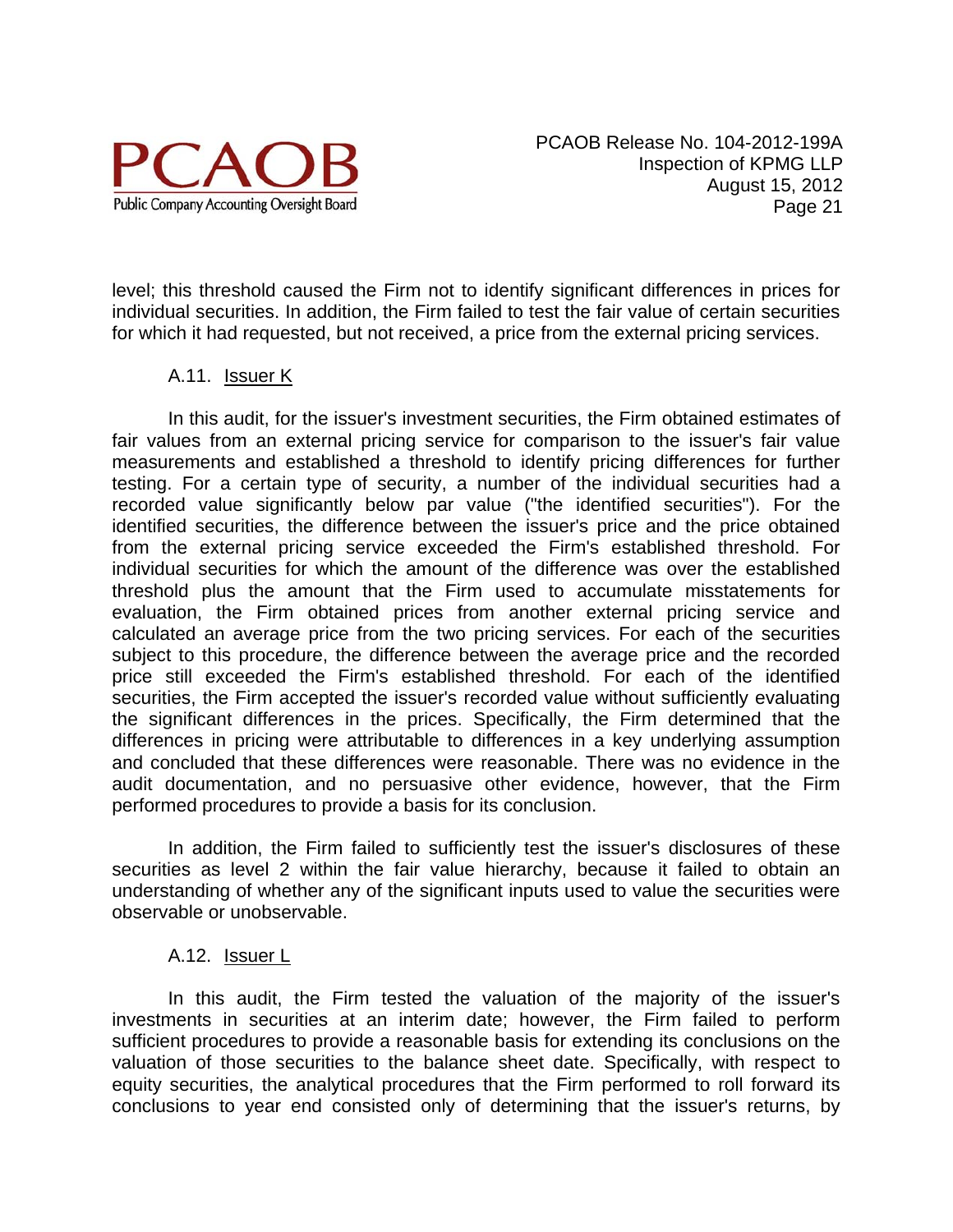

industry sector, were directionally consistent with publicly reported returns for the industry sector, and the publicly reported returns used in the comparison were for a period that was longer than the roll-forward period. For debt securities, the Firm compared the issuer's yield for its debt portfolio to corresponding publicly available yield rates, but the publicly available information used in the comparison were for a period that was longer than the roll-forward period. In addition, in this analysis, the Firm failed to incorporate the effects of the issuer's purchases and sales of debt securities during the roll-forward period.

#### **B. Review of Quality Control System**

In addition to evaluating the quality of the audit work performed on specific audits, the inspection included review of certain of the Firm's practices, policies, and procedures related to audit quality. This review addressed practices, policies, and procedures concerning audit performance and the following five areas (1) management structure and processes, including the tone at the top; (2) practices for partner management, including allocation of partner resources and partner evaluation, compensation, admission, and disciplinary actions; (3) policies and procedures for considering and addressing the risks involved in accepting and retaining clients, including the application of the Firm's risk-rating system; (4) processes related to the Firm's use of audit work that the Firm's foreign affiliates perform on the foreign operations of the Firm's U.S. issuer audit clients; and (5) the Firm's processes for monitoring audit performance, including processes for identifying and assessing indicators of deficiencies in audit performance, independence policies and procedures, and processes for responding to weaknesses in quality control. Any defects in, or criticisms of, the Firm's quality control system are discussed in the nonpublic portion of this report and will remain nonpublic unless the Firm fails to address them to the Board's satisfaction within 12 months of the date of this report.

#### END OF PART I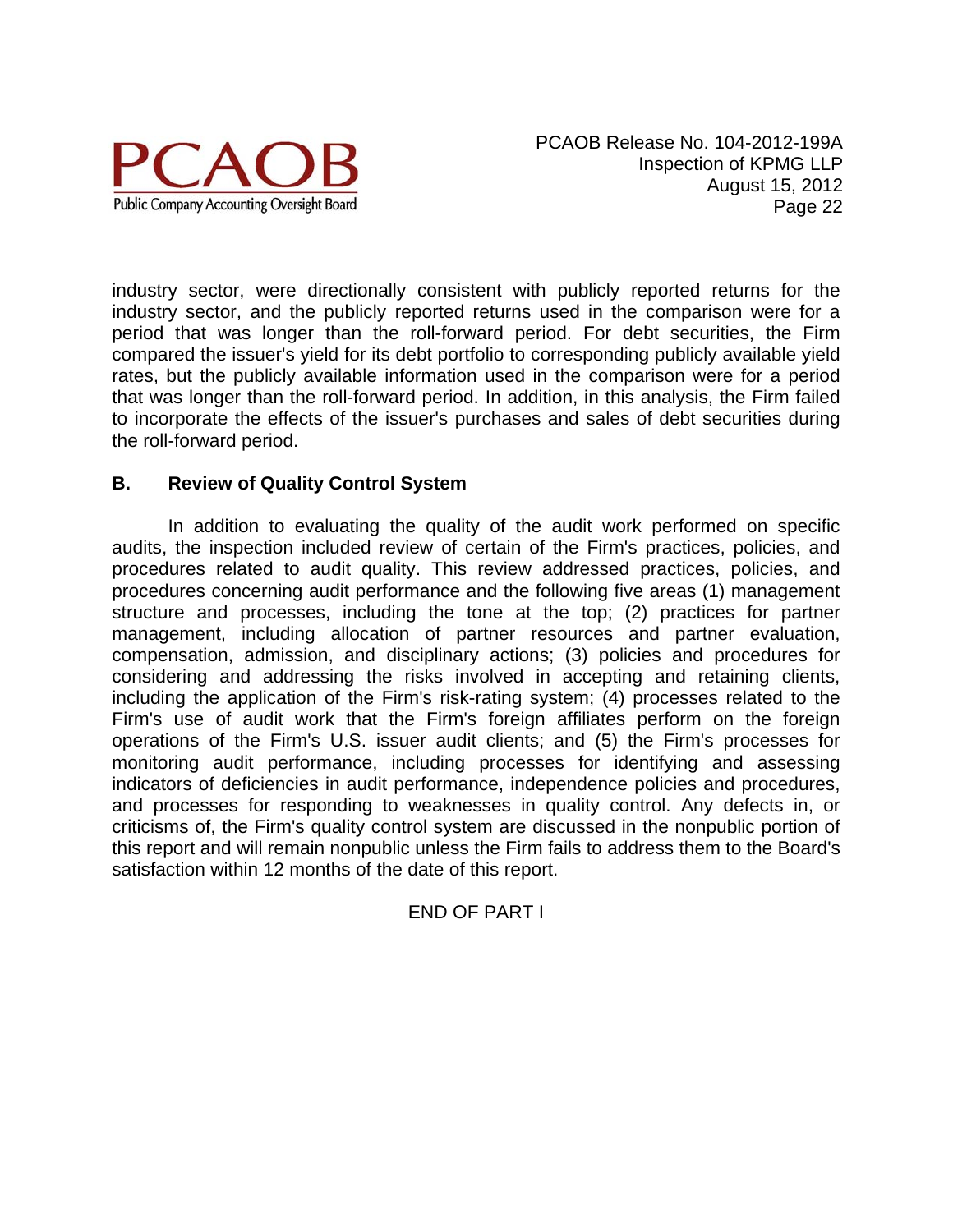

# PORTIONS OF THE REST OF THIS REPORT ARE NONPUBLIC AND ARE OMITTED FROM THIS PUBLIC DOCUMENT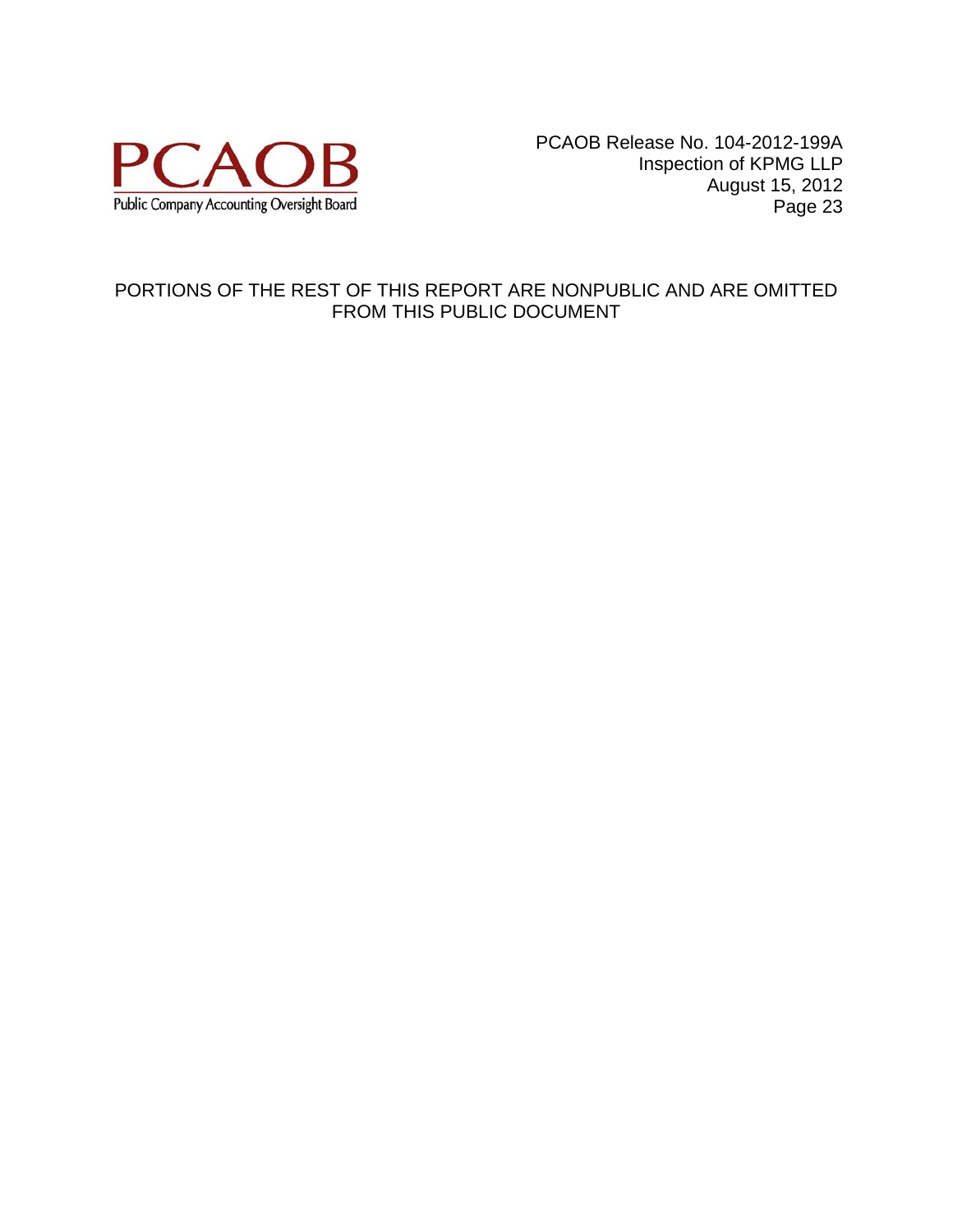

# **PART II**

# **ISSUES RELATED TO QUALITY CONTROLS**

This Part II contains a discussion of criticisms of and potential defects in the Firm's quality control system. $\frac{9}{2}$  Assessment of a firm's quality control system rests both on review of a firm's stated quality control policies and procedures and on inferences that can be drawn from identified deficiencies in audit performance. These deficiencies, whether alone or when aggregated, may indicate respects in which a firm's system has failed to assure quality in the performance of engagements. Not every deficiency in an audit indicates that a firm's quality control system is insufficient to provide that assurance, and this report does not discuss every auditing deficiency observed by the inspection team. On the other hand, some deficiencies, or repeated instances of similar deficiencies, may indicate a significant defect in a firm's quality control system even when the deficiency has not resulted in an insufficiently supported audit opinion. In addition, reviews specifically focused on aspects of a firm's system of quality control may indicate a significant defect in that system.

As described below, an analysis of the inspection results reported by the inspection team indicates that the Firm's system of quality control requires remedial action in order to provide sufficient assurance that the Firm's audit work will meet applicable standards and requirements.

\* \* \* \*

#### Failure to Sufficiently Evaluate Contrary Evidence

The inspection results continue to indicate a failure by some of the Firm's professionals to evaluate, or in certain situations to sufficiently evaluate, contrary evidence. In [certain audits with identified deficiencies], the Firm determined that the issuer's assumptions or conclusions were reasonable \* \* \* \* without evaluating, or sufficiently evaluating, evidence that appeared to contradict the Firm's determinations. \* \* \* \*.

 $9/$  This report's description of quality control issues is based on the inspection team's observations during the primary inspection procedures. Any changes or improvements that the Firm may have made in its system of quality control since that time may not be reflected in this report, but will be taken into account by the Board during the 12-month remediation process following the issuance of this report.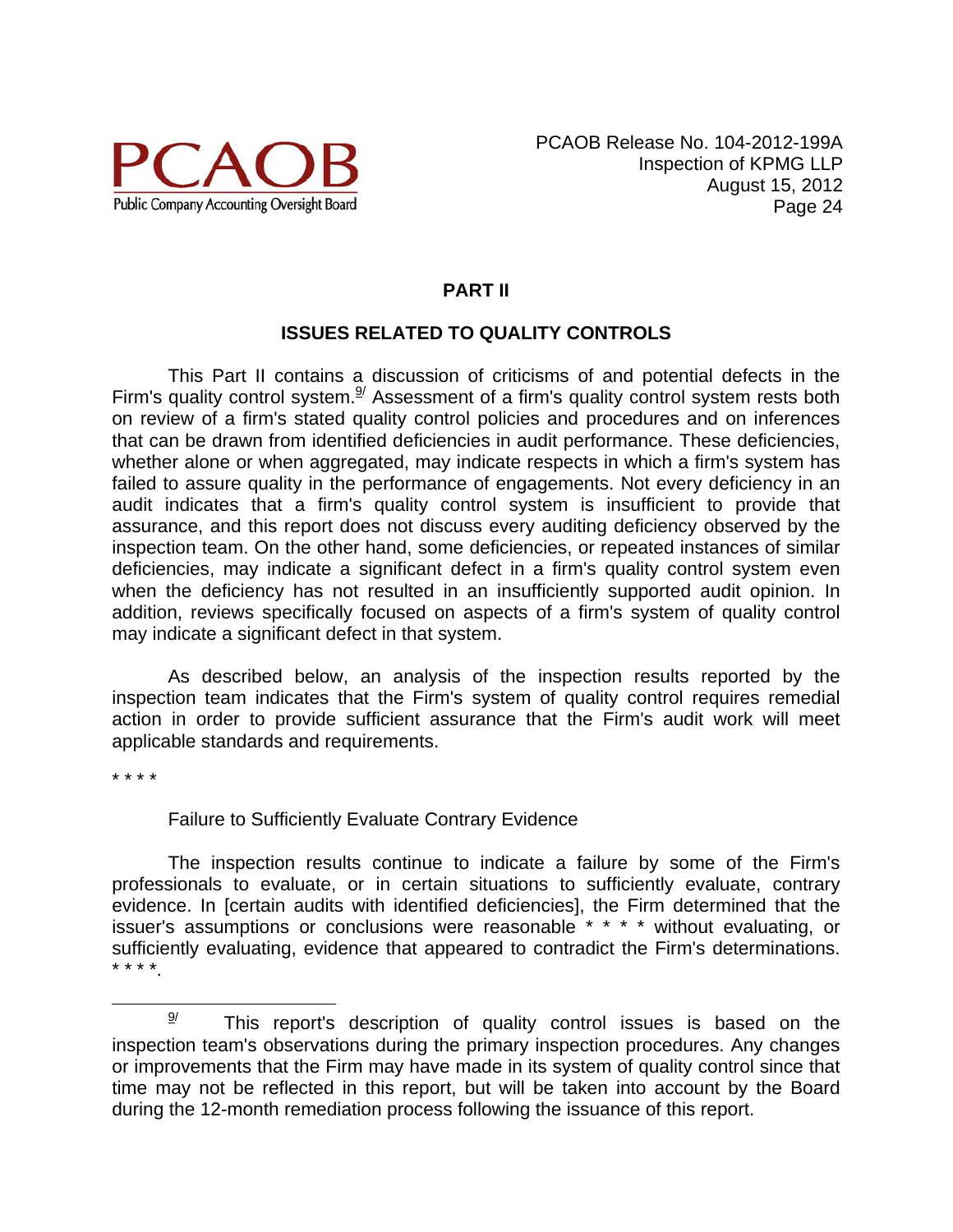

The Firm introduced training in late 2009, which continued in 2010, that specifically highlighted the inappropriateness of engagement teams truncating their information search as soon as they find evidence that supports the issuer's conclusion, especially when there is more information that could support an alternative conclusion. In October 2011, the Firm released guidance that included a suggested template to document engagement teams' analysis and test work associated with significant risks related to significant judgments and estimates, including the evaluation of contrary audit evidence. While these remedial actions appear to be designed to address some of the concerns identified in the 2010 report and this report, additional actions may be needed. The Firm should evaluate the root causes of the deficiencies described above, assess the effectiveness of the existing remedial actions, and consider whether those remedial actions are sufficient to address the deficiencies.

\* \* \* \*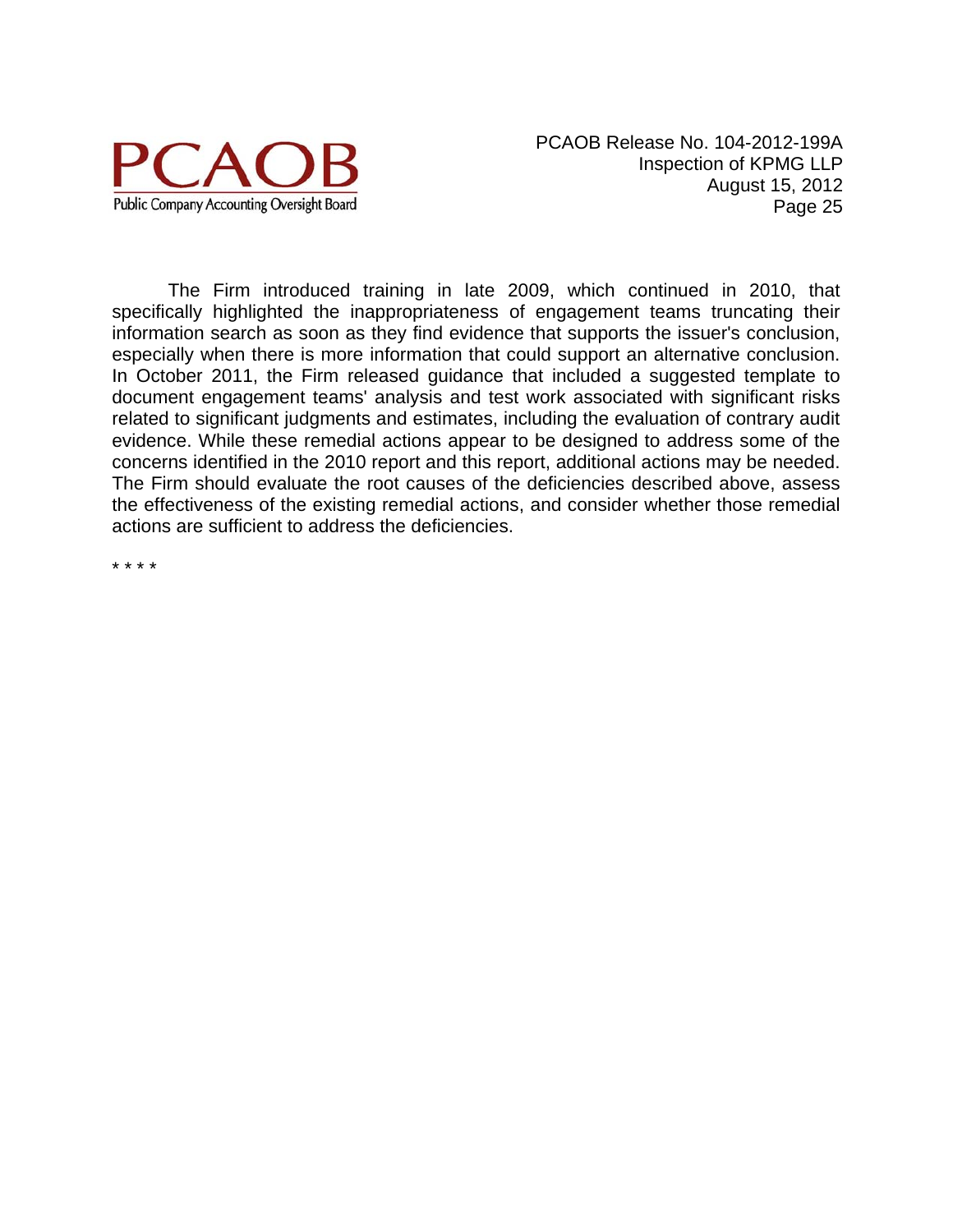

# **APPENDIX C**

#### **THE INSPECTION PROCESS FOR ANNUALLY INSPECTED FIRMS**

The inspection process is designed, and inspections are performed, to provide a basis for assessing the degree of compliance by a firm with applicable requirements related to auditing issuers. This appendix describes the inspection process for those annually inspected firms that have multiple practice offices and a national office structure. While this appendix describes the general inspection process applied in the 2011 inspections of these firms, the process was customized to each firm's inspection, bearing in mind the firm's structure, past inspection observations, observations during the course of the 2011 inspection, and other factors. Accordingly, procedures described in this Appendix, while generally applicable to annual inspections, may not have been applied, or may not have been applied fully, in the inspection of any individual firm, and additional procedures, not described in this appendix, may have been applied in the inspection of an individual firm.

The inspection process included reviews of aspects of selected issuer audits completed by the inspected firm. These reviews were intended both to identify deficiencies, if any, in those aspects of the audits and to determine whether those deficiencies indicated weaknesses or defects in the firm's system of quality control over audits. In addition, the inspection included reviews of policies and procedures related to certain quality control processes of the firm that could be expected to affect audit quality.

#### **C.1. Review of Selected Audits**

Inspections include reviews of aspects of selected audits of financial statements and ICFR. For each audit selected, the inspection team reviewed certain of the issuer's SEC filings. The inspection team selected certain aspects of the audits for review and inspected the engagement team's work papers and interviewed engagement personnel regarding those aspects. The inspection team also analyzed potential adjustments to the issuer's financial statements that were identified during the audit but not corrected. For certain selected engagements, the inspection team reviewed written communications between the firm and the issuer's audit committee and, for some engagements, the inspection team interviewed the chairperson of the issuer's audit committee.

When the inspection team identified a potential issue, it discussed the issue with members of the engagement team. If the inspection team was unable to resolve the issue through this discussion and any review of additional work papers or other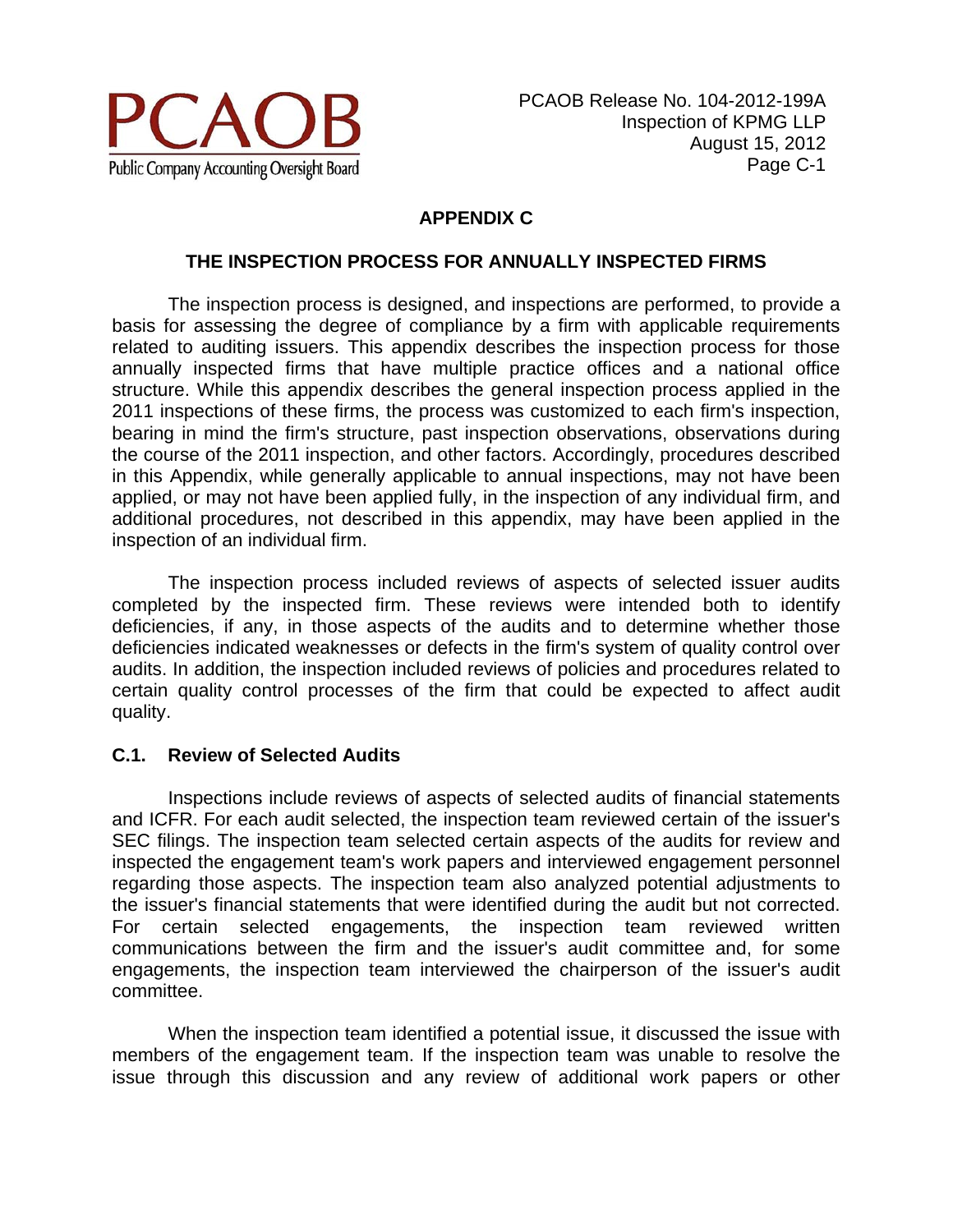

documentation, the inspection team issued a comment form on the matter and the Firm was allowed the opportunity to provide a written response to the comment form.

### **C.2. Review of Firm Management and Monitoring Processes Related to Audit Quality Control**

The inspection team's review of a firm's system of quality control was intended to provide a basis for assessing whether that system was appropriately designed and implemented to achieve the goal of conducting audits that are in compliance with applicable standards. This review included an evaluation of the firm's ability to respond effectively to indications of possible defects in its system of quality control.

### C.2.a. Review of Management Structure and Processes, Including the Tone at the Top

Procedures in this area were designed to focus on (a) how the firm's management is structured and operates the firm's business, and the implications that the management structure and processes have on audit performance, and (b) whether actions and communications by the firm's leadership – the "tone at the top" – demonstrate a commitment to audit quality. The inspection team interviewed members of the firm's leadership to obtain an understanding of any significant changes in the firm's approach to, and processes for, its management, including the mechanisms, formal or informal, that assess, monitor, or affect audit performance. The inspection team also reviewed significant management reports and documents, as well as information regarding financial metrics and the budget and goal setting processes that the Firm uses to plan for, and evaluate the success of, its business.

C.2.b. Review of Practices for Partner Management, Including Allocation of Partner Resources and Partner Evaluation, Compensation, Admission, and Disciplinary Actions

Procedures in this area were designed to focus on (a) whether the firm's processes related to partner evaluation, compensation, admission, termination, and disciplinary actions could be expected to encourage an appropriate emphasis on audit quality and technical competence, as compared to marketing or other activities of the firm; (b) the firm's processes for allocating its partner resources; and (c) the accountability and responsibilities of the different levels of firm management with respect to partner management. The inspection team interviewed members of the firm's management and also reviewed documentation related to certain of these topics. In addition, the inspection team's interviews of audit partners included questions regarding their responsibilities and allocation of time and the interviews of firm management included the performance of partners being inspected, the evaluation and compensation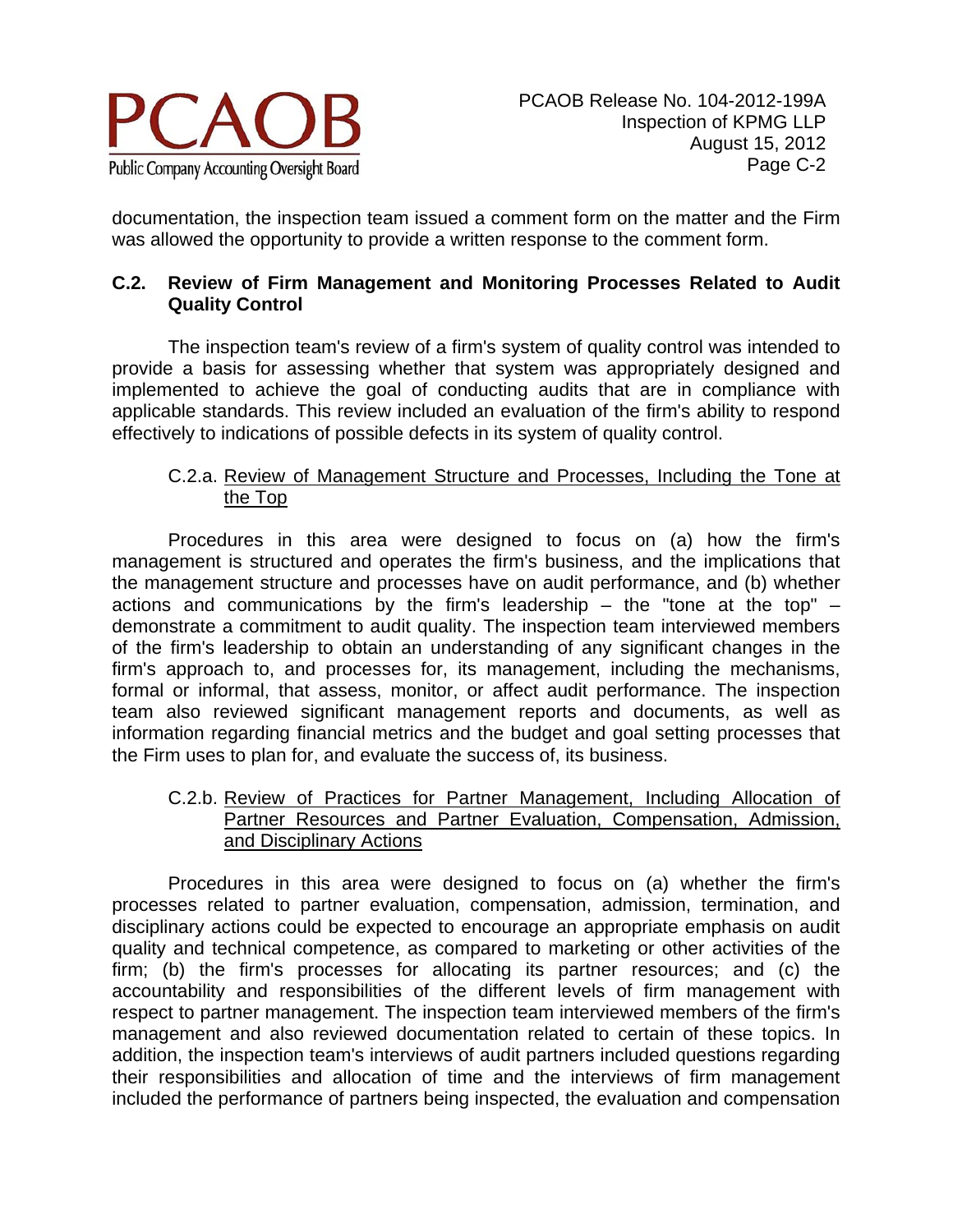

process, any disciplinary actions, and any situations where a client requested a change in the lead audit partner. In addition, the inspection team reviewed a sample of partners' personnel files, including files of partners who resigned or took early retirement and partners who had significant negative inspection results from recent internal and PCAOB inspections.

C.2.c. Review of Policies and Procedures for Considering and Addressing the Risks Involved in Accepting and Retaining Clients, Including the Application of the Firm's Risk-Rating System

The inspection team selected certain issuer audits to (a) evaluate compliance with the firm's policies and procedures for identifying and assessing the risks involved in accepting or continuing the client and (b) observe whether the audit procedures were responsive to the risks identified during the process.

C.2.d. Review of Processes Related to the Firm's Use of Audit Work that the Firm's Foreign Affiliates Perform on the Foreign Operations of the Firm's U.S. Issuer Audit Clients

The inspection team reviewed the firm's policies and procedures related to its supervision and control of work performed by foreign affiliates on the operations of U.S. issuer clients, reviewed available information relating to the most recent foreign affiliated firms' internal inspections, interviewed members of the firm's leadership, and reviewed the U.S. engagement teams' supervision and control procedures concerning the audit work that the firm's foreign affiliates performed on a sample of audits. In some cases, the inspection team also reviewed, on a limited basis, certain of the audit work performed by the firm's foreign affiliates on the foreign operations of U.S. issuer clients.

- C.2.e. Review of the Firm's Processes for Monitoring Audit Performance, Including Processes for Identifying and Assessing Indicators of Deficiencies in Audit Performance, Independence Policies and Procedures, and Processes for Responding to Weaknesses in Quality **Control** 
	- C.2.e.i Review of Processes for Identifying and Assessing Indicators of Deficiencies in Audit Performance

Procedures in this area were designed to identify and assess the monitoring processes that the firm uses to monitor audit quality for individual engagements and for the firm as a whole. The inspection team interviewed members of the firm's management and reviewed documents regarding how the firm identifies, evaluates, and responds to possible indicators of deficiencies in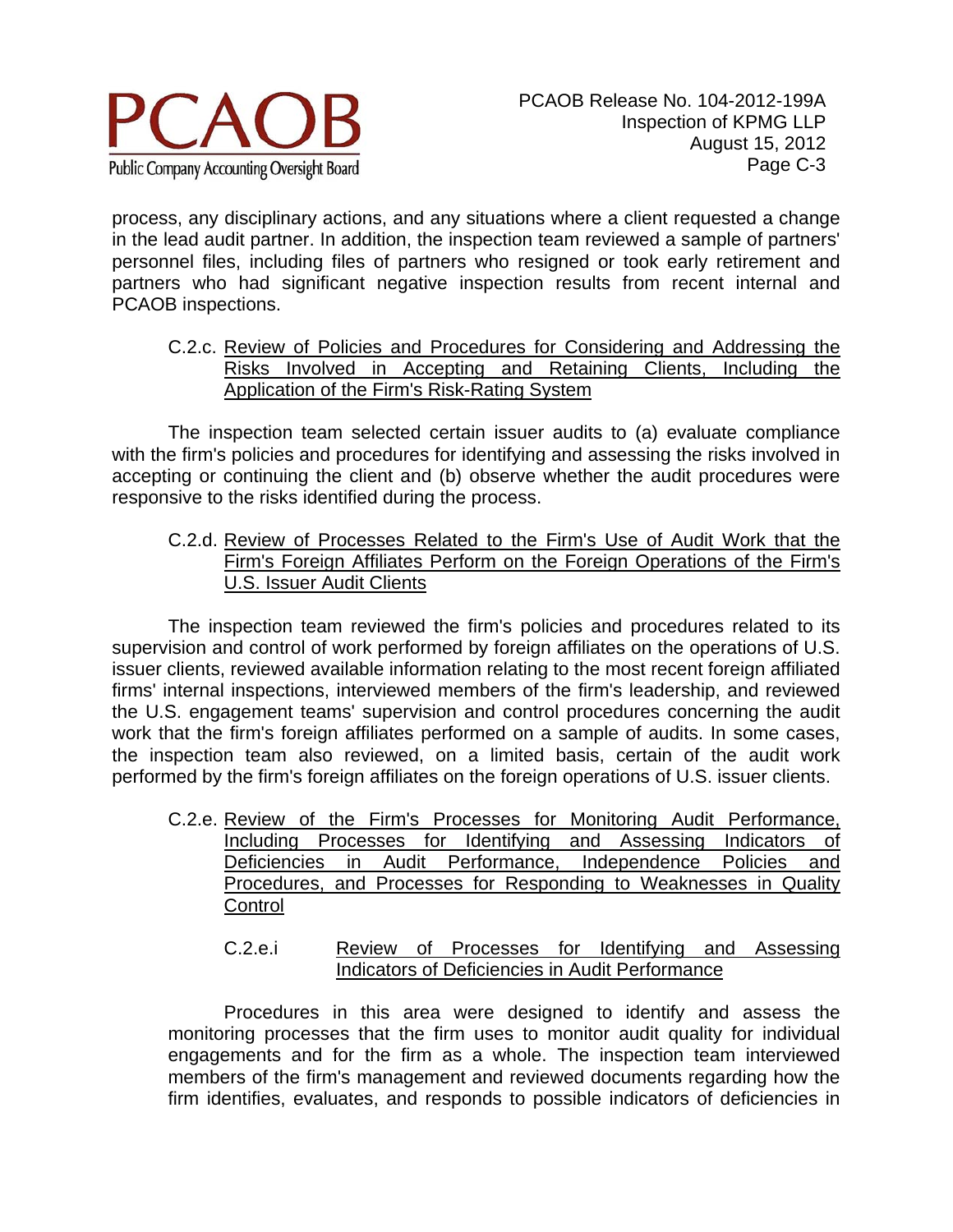

audit performance, including internal inspection findings, PCAOB inspection observations, restatements, and litigation. In addition, the inspection team reviewed documents related to the design, operation, and evaluation of findings of the firm's internal inspection program. The inspection team also reviewed certain audits that the firm had inspected and compared its results to those from the internal inspection.

#### C.2.e.ii Review of Response to Weaknesses in Quality Control

The inspection team reviewed steps the firm has taken in the past several years to address possible quality control deficiencies. The inspection team then assessed the design and evaluated the effectiveness of the processes identified. In addition, the inspection team conducted focused inspections of audits of certain issuers whose audits had been reviewed during previous PCAOB inspections of the firm to ascertain whether the audit procedures in areas with previous deficiencies had been improved.

#### C.2.e.iii Review of Certain Other Policies and Procedures Related to Monitoring Audit Quality

The inspection team assessed policies, procedures, and guidance related to aspects of the firm's independence requirements and its consultation processes and the firm's compliance with them. In addition, the inspection team reviewed documents, including certain newly issued policies and procedures, and interviewed firm management to consider the firm's methods for developing audit policies, procedures, and methodologies, including internal guidance and training materials.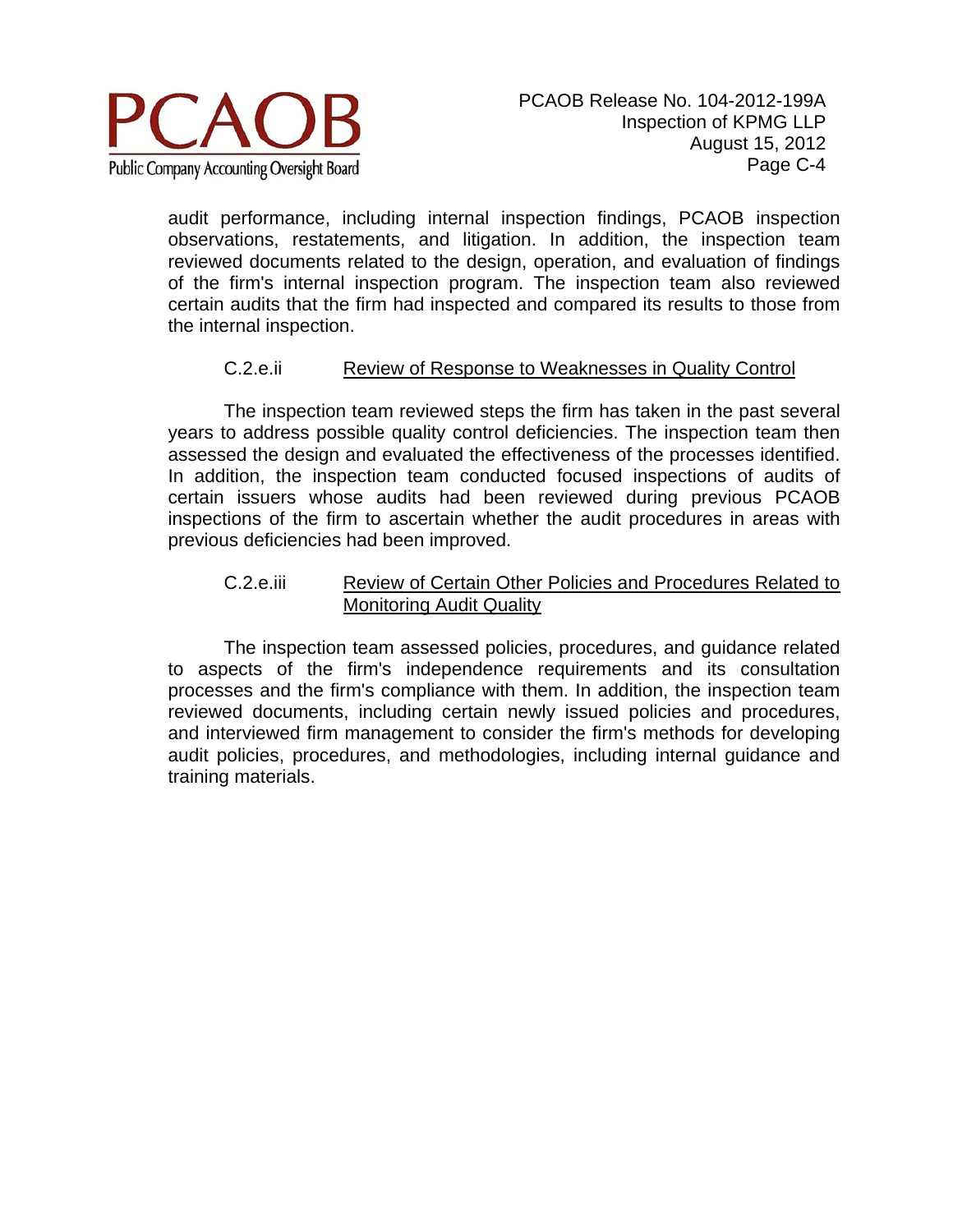

# **APPENDIX D**

#### **RESPONSE OF THE FIRM TO DRAFT INSPECTION REPORT**

Pursuant to section 104(f) of the Act, 15 U.S.C. § 7214(f), and PCAOB Rule 4007(a), the Firm provided a written response to a draft of this report. Pursuant to section 104(f) of the Act and PCAOB Rule 4007(b), the Firm's response, minus any portion granted confidential treatment, is attached hereto and made part of this final inspection report. $10$ /

 $10$  In any version of an inspection report that the Board makes publicly available, any portions of a firm's response that address nonpublic portions of the report are omitted. In some cases, the result may be that none of a firm's response is made publicly available.